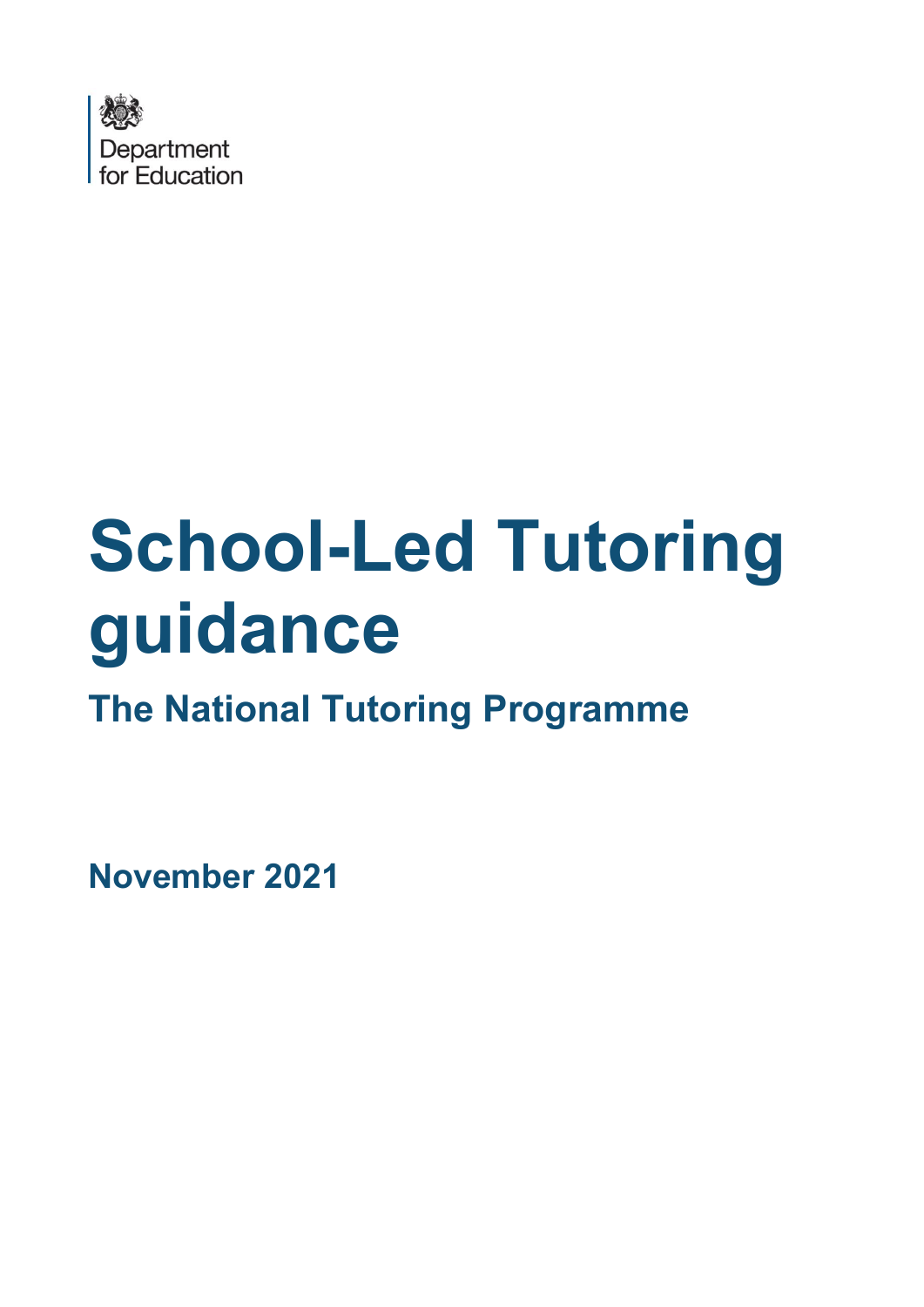# **Contents**

| Summary                                      | $\overline{4}$ |
|----------------------------------------------|----------------|
| Expiry or review date                        | $\overline{4}$ |
| Who is this publication for?                 | 4              |
| Overview                                     | 4              |
| Purpose                                      | 5              |
| <b>Tuition</b>                               | 6              |
| The National Tutoring Programme              | $\overline{7}$ |
| <b>Route one: Tuition Partners</b>           | $\overline{7}$ |
| Route two: Academic Mentors                  | 8              |
| Route three: School-Led Tutoring             | 8              |
| <b>School-Led Tutoring</b>                   | 10             |
| Eligibility                                  | 10             |
| <b>Supporting pupils</b>                     | 11             |
| Selecting tutors                             | 12             |
| <b>Teachers</b>                              | 12             |
| <b>Teaching assistants</b>                   | 13             |
| Initial teacher trainees                     | 13             |
| Supply teachers                              | 13             |
| Retired or returning teachers                | 13             |
| Individual tutors and tutoring organisations | 14             |
| Group sizes                                  | 14             |
| Subjects                                     | 15             |
| Time of day tutoring can take place          | 15             |
| <b>Quality assurance</b>                     | 16             |
| Training                                     | 16             |
| Funding                                      | 17             |
| Grant allocations and school contributions   | 17             |
| <b>Conditions of funding</b>                 | 19             |
| Payment schedule                             | 20             |
| Accountability and recovering overpayments   | 20             |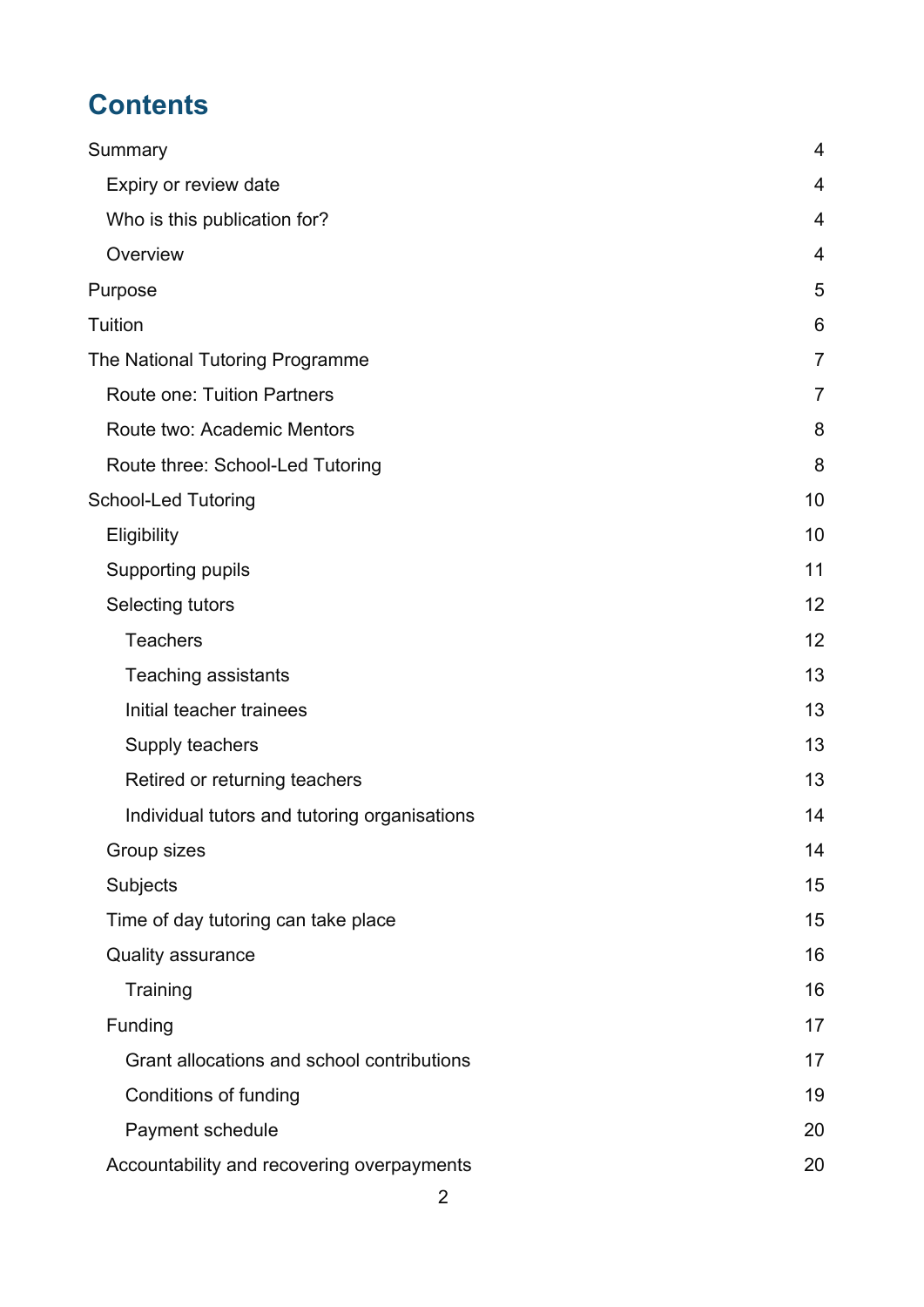| Data collections                                    | 20 |
|-----------------------------------------------------|----|
| The School-Led Tutoring Tracker and Calculator Tool | 22 |
| Calculating overpayments                            | 22 |
| Recovering overpayments                             | 24 |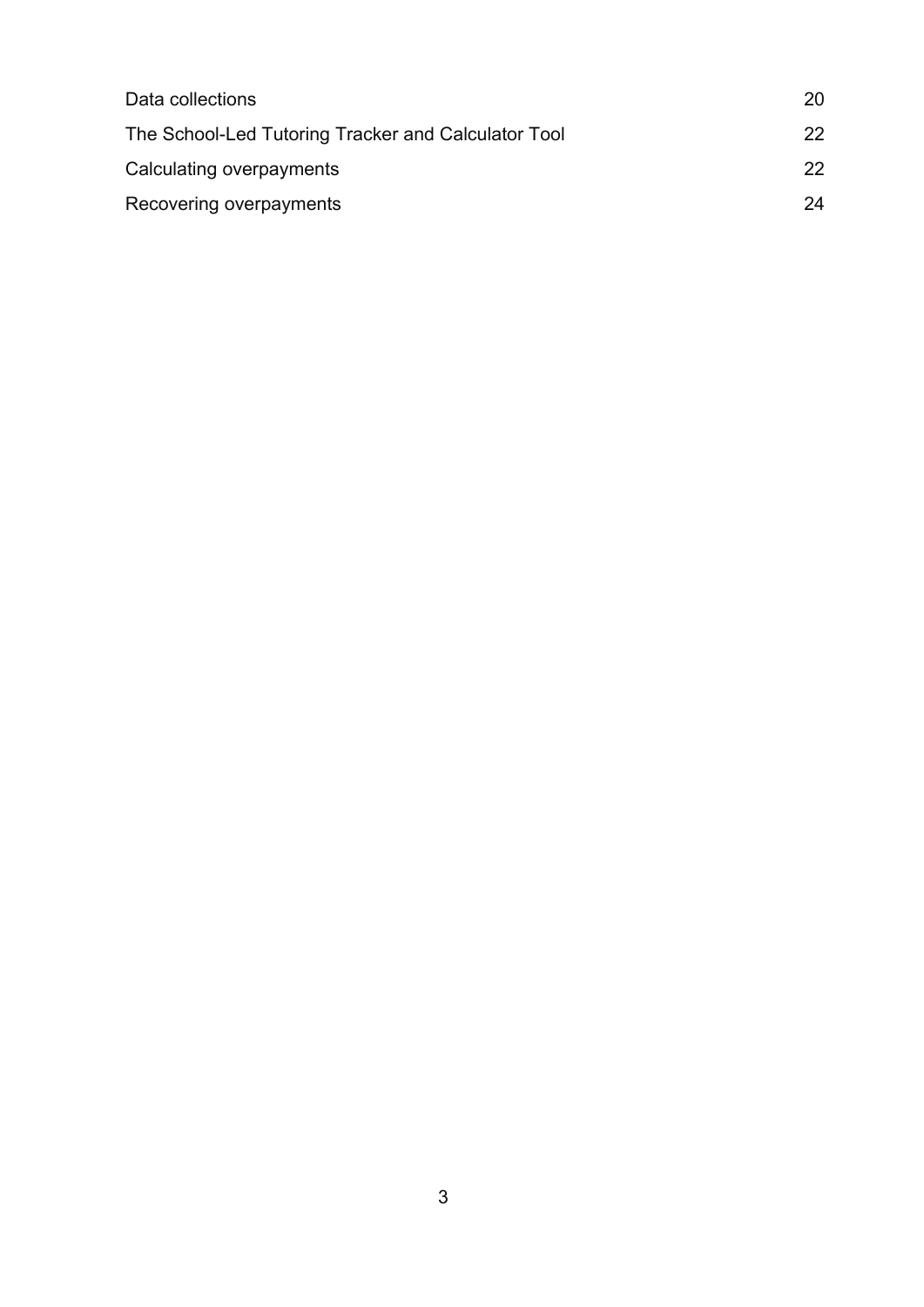# <span id="page-3-0"></span>**Summary**

School-Led Tutoring is part of the National Tutoring Programme (NTP) in 2021/22. Eligible state-funded schools will receive a ring-fenced grant to source their own tutoring provision for disadvantaged and vulnerable pupils who have missed the most education due to COVID-19.

## <span id="page-3-1"></span>**Expiry or review date**

This guidance will be reviewed before September 2022.

# <span id="page-3-2"></span>**Who is this publication for?**

This guidance is for school leaders, school staff and governing bodies in eligible statefunded schools, academies and free schools.

## <span id="page-3-3"></span>**Overview**

Disruptions caused by the COVID-19 pandemic have resulted in significant missed education by pupils. Disadvantaged and vulnerable pupils have been particularly impacted.

Tutoring is one of the most effective tools for helping pupils recover lost education and many pupils have already benefited this year from the NTP. The Government is offering schools a new expanded tutoring offer from the start of academic year 2021/22.

Schools can now access three tutoring routes as part of the National Tutoring Programme:

- Route 1: Tuition Partners
- Route 2: Academic Mentors
- Route 3: School-Led Tutoring

This guidance sets out the NTP tutoring offer, including how the three routes can meet different needs of pupils and how they complement each other.

The main part of this guidance provides schools with further information on School-Led Tutoring only.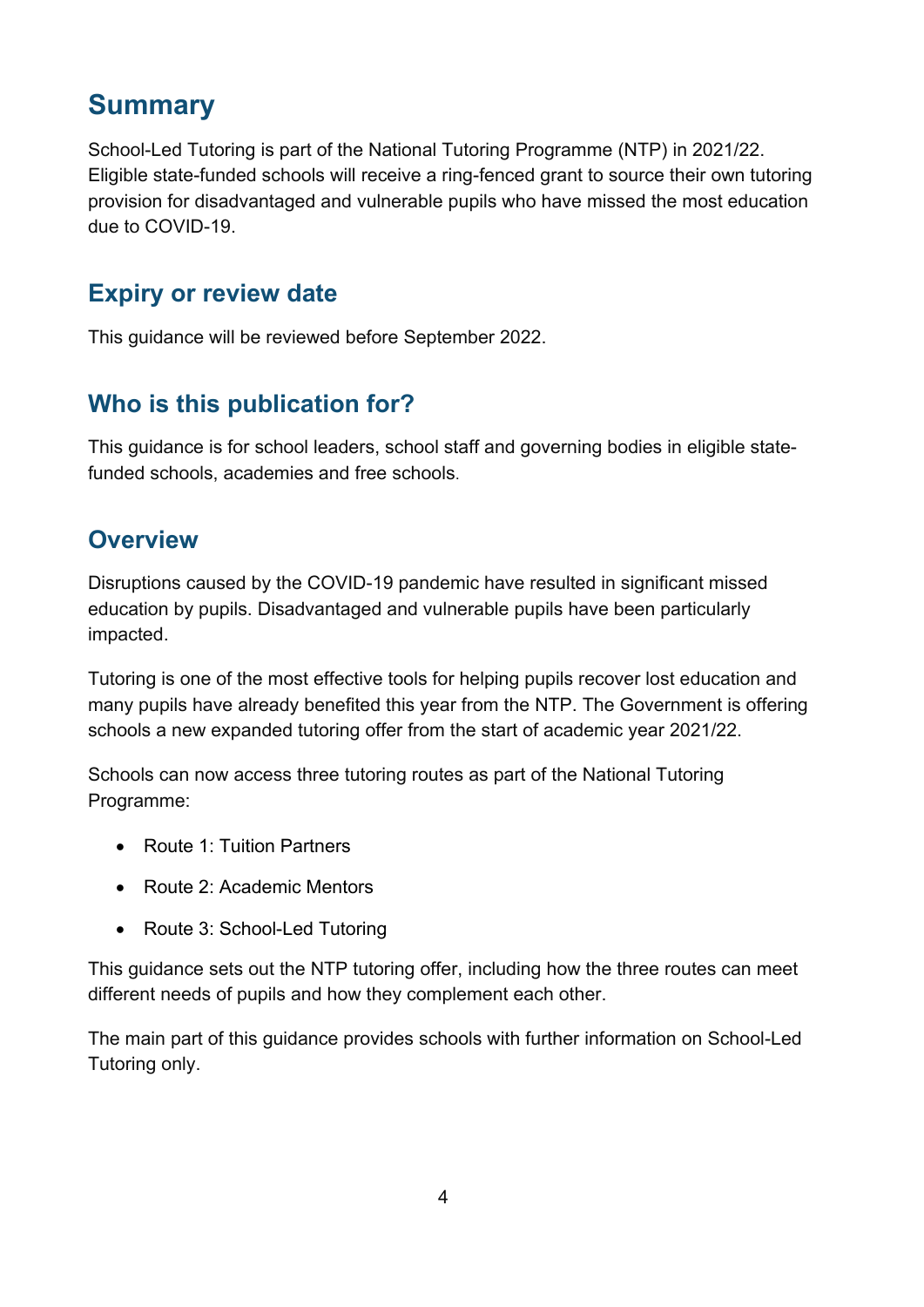# <span id="page-4-0"></span>**Purpose**

This guidance provides information for schools on how they should plan, access and deliver School-Led Tutoring for academic year 2021/22. Although it is non-statutory, there are strong recommendations throughout to help schools make the most of this new tutoring route.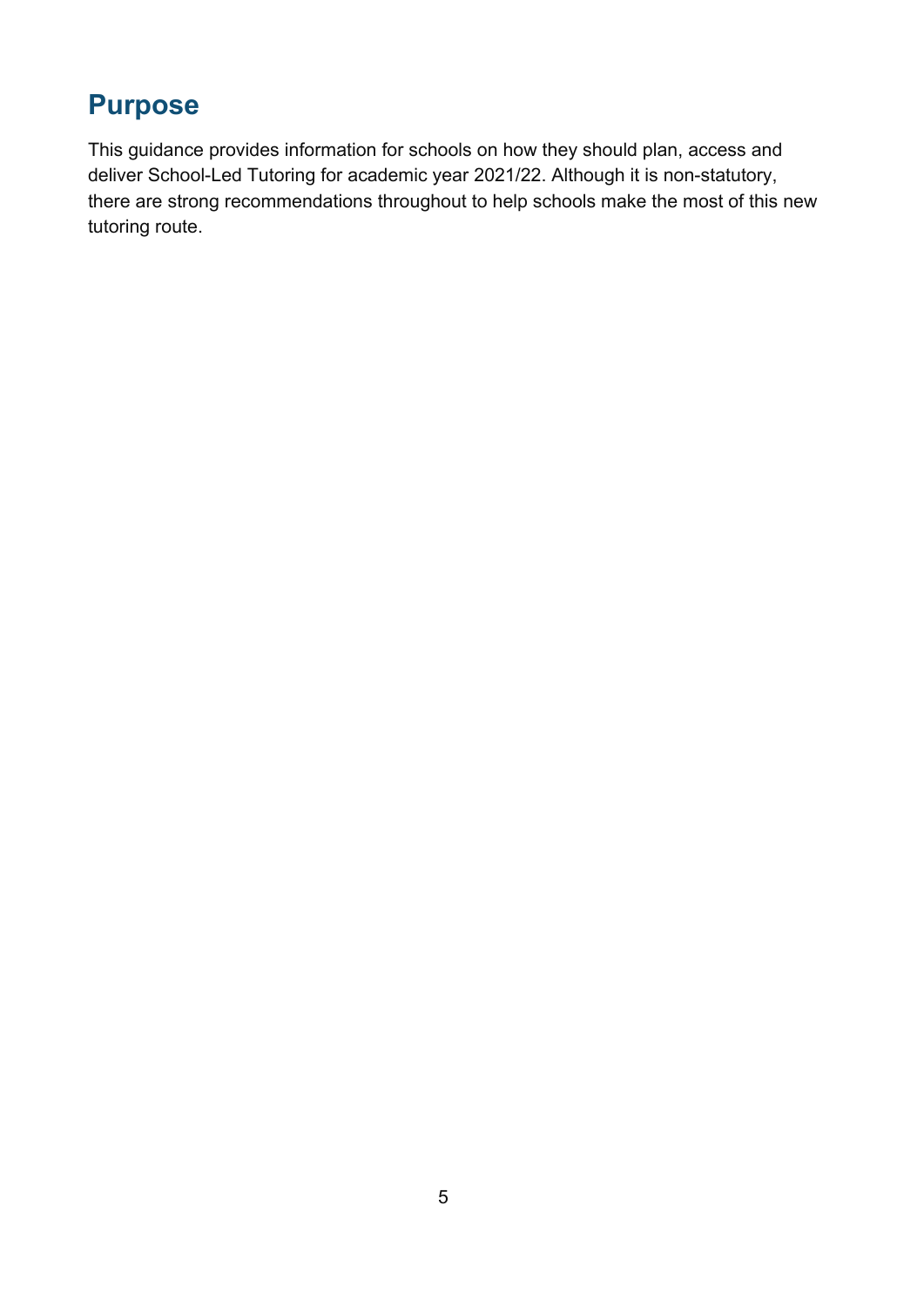# <span id="page-5-0"></span>**Tuition**

Tutoring is defined as a teacher, teaching assistant or other professional educator providing intensive and individualised academic support to pupils in either one-to-one or small group arrangements.

We know tutoring can have a positive impact on pupils' academic progress. Evidence suggests that, compared to their peers who do not receive tuition, pupils who receive small group tuition may make, on average, 4 months additional progress and pupils who receive one-to-one tuition may make, on average, 5 months additional progress. This is likely linked to pupils receiving more feedback, being more engaged and completing work tailored to their specific needs.

Tutoring can also help pupils to build resilience. Research by the Education Endowment Foundation (EEF) and National Foundation for Educational Research shows that individual tuition builds pupils' confidence and provides opportunities for staff to identify areas requiring specialist support. Many pupils find that tutoring offers a safe space to talk about concepts they have struggled with in the classroom.

Clear, positive and encouraging communication between tutors, staff and pupils is important. Research into affordable primary tuition found that pupils who received tuition made +3 months additional progress. It also found that tuition was particularly effective when there was good communication between the tutor and school staff and between the tutor and pupil.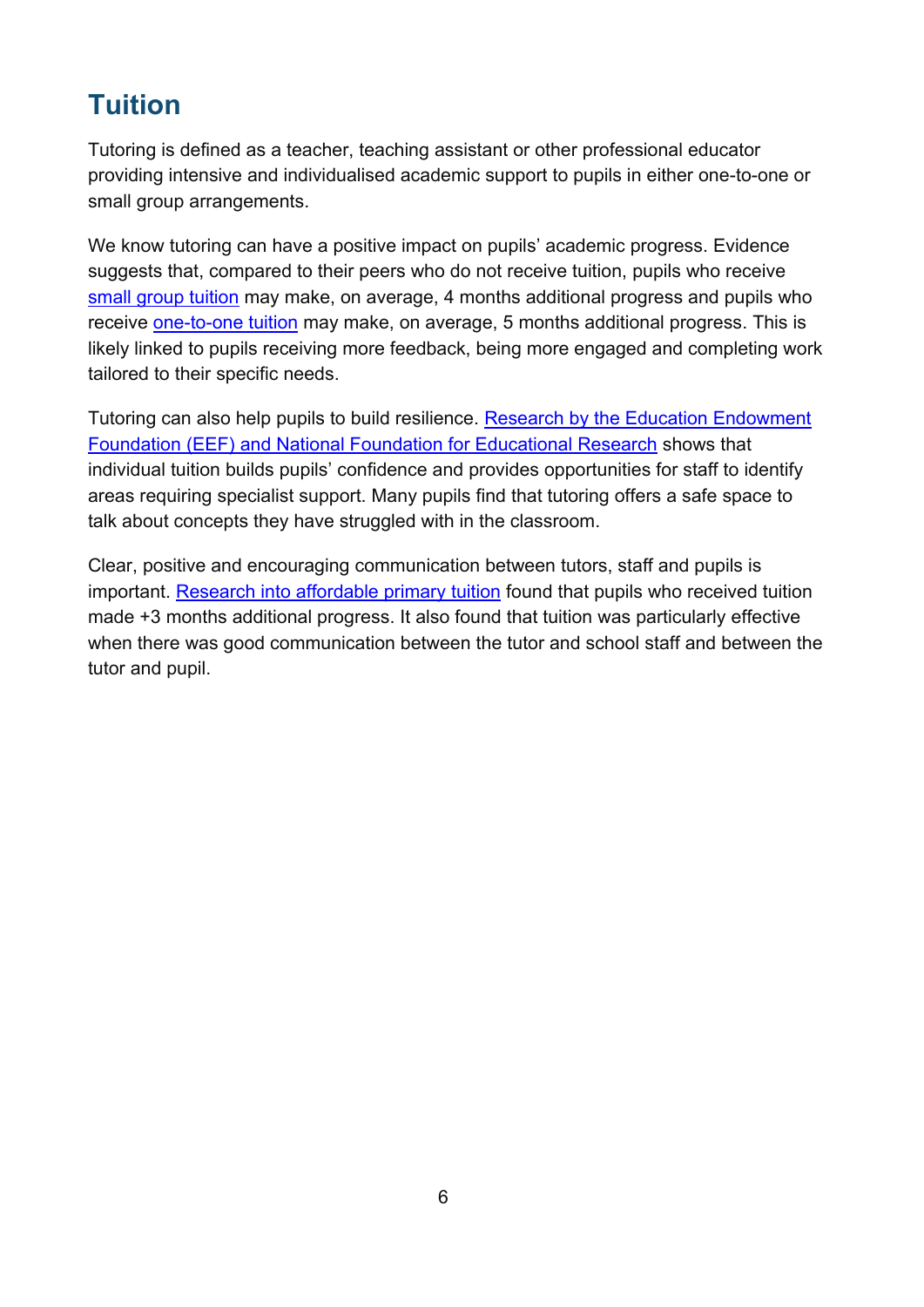# <span id="page-6-0"></span>**The National Tutoring Programme**

The NTP is intended to help close the education gap which widened as a result of COVID-19. We know that disadvantaged and vulnerable pupils faced more barriers during school disruptions including problems in accessing digital devices and difficulties in studying autonomously at home.

Analysis from the Government's research into pupil progress in the autumn term 2020/21 shows that:

- pupils from disadvantaged backgrounds (eligible for free school meals at any point in the last six years) were about half a month further behind than nondisadvantaged pupils in primary and secondary reading and around a month further behind in primary mathematics on their return to school in autumn 2020.
- pupils made progress to catch up during the autumn term, but disadvantaged pupils remained around half a month further behind their peers in reading and around a month further behind in maths in the second half of the autumn term.

The second year of the NTP builds on the first phase which was introduced in November 2020 to provide tuition to school pupils across England in response to the COVID-19 pandemic. The NTP has been expanded for the second year of the programme, offering schools three routes to tutoring: Tuition Partners, Academic Mentors and School-Led Tutoring.

Together, these three tutoring routes provide schools with the choice and flexibility to access a range of tutoring provision that meets the diverse needs of their pupils in Year 1 to 11. We encourage schools to use a combination of these routes to meet these needs and to access the maximum available funding.

From September 2021, Randstad are delivering routes 1 and 2 of the NTP. In addition, and in partnership with Education Development Trust (Ed Dev Trust), they are also delivering the training programme for route 3, School-Led Tutoring. For more information about the three tutoring routes, including how to apply for Tuition Partners and Academic Mentors, please visit the NTP website.

In academic year 2021/22, the NTP consists of three subsidised tutoring routes:

## <span id="page-6-1"></span>**Route one: Tuition Partners**

**Overview:** Schools can access high-quality tutoring from an approved list of tutoring providers known as Tuition Partners, who have passed a set of quality, safeguarding and evaluation standards. Tuition Partners offer a range of subjects and provide targeted support for pupils in small group or one-to-one sessions. This option offers additional tutoring capacity to schools, especially where this is scarce. It also provides a high level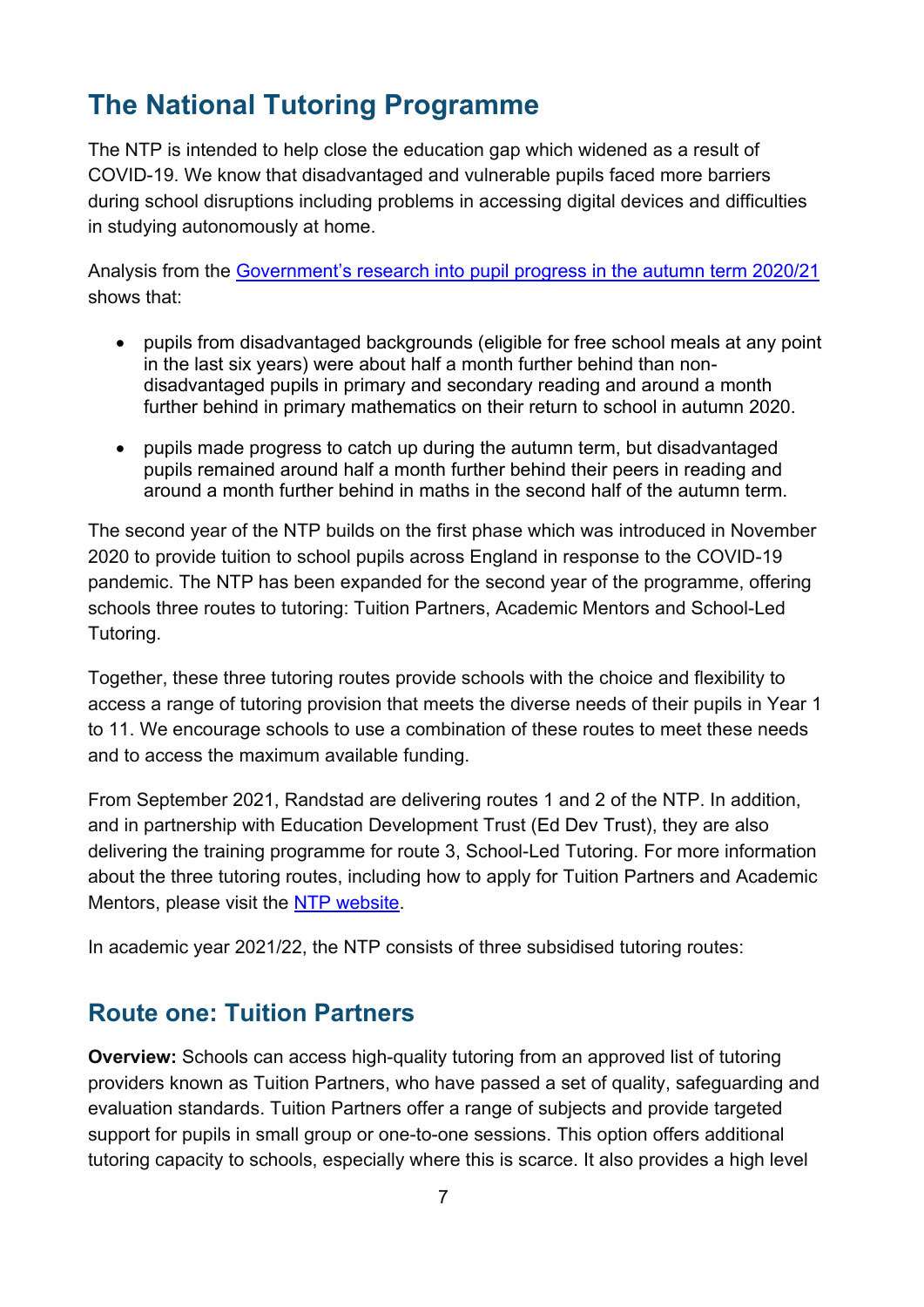of flexibility to schools without them having to use their own staff and a selection of providers who can tailor their expertise to support particular needs.

**Eligibility**: All state-funded schools are eligible to apply.

**Funding:** 70% of the cost is subsidised in academic year 2021/22. Schools need to fund the remaining 30% through other budgets, for example recovery premium or pupil premium. The subsidy rate for 2022/23 will be 50% and for 2023/24 will be 25%.

**How to Access:** Schools can register their interest in Tuition Partners on the NTP website, as well as search for Tuition Partners in their area.

# <span id="page-7-0"></span>**Route two: Academic Mentors**

**Overview:** Academic Mentors are salaried members of staff and will work alongside teachers to provide a range of interventions, focusing on small group and one-to-one sessions. They will provide support tailored to schools, including subject-specific work, revision lessons and additional support. Academic Mentors are graduates or teachers who undergo intensive training before being placed in a school.

**Eligibility:** Schools based in one of the qualifying Local Authority Districts can apply to be matched with an Academic Mentor. However, if your school is not based in a qualifying area but has a higher than average percentage of pupils eligible for free school meals and pupil premium, we may be able to support you. Please email academicmentors@nationaltutoring.org.uk for more information.

**Funding:** 95% of the Academic Mentor's salary is subsidised in academic year 2021/22. Schools need to fund the remaining 5% through other budgets, for example recovery premium or pupil premium. The subsidy rate for 2022/23 will be 50% and for 2023/24 will be 25%.

**How to Access:** Schools can register their interest to apply for an Academic Mentor, or keep their existing one, on the NTP website.

# <span id="page-7-1"></span>**Route three: School-Led Tutoring**

**Overview:** Under School-Led Tutoring, all eligible state-funded schools are given a ringfenced grant to fund locally sourced tutoring provision for disadvantaged pupils. This could include using existing staff such as teachers and teaching assistants or external tutoring resources such as private tutors or returning teachers. The grant gives schools the flexibility to use tutors with whom they are familiar.

**Eligibility:** All state-funded schools with pupils eligible for pupil premium will receive a ring-fenced grant.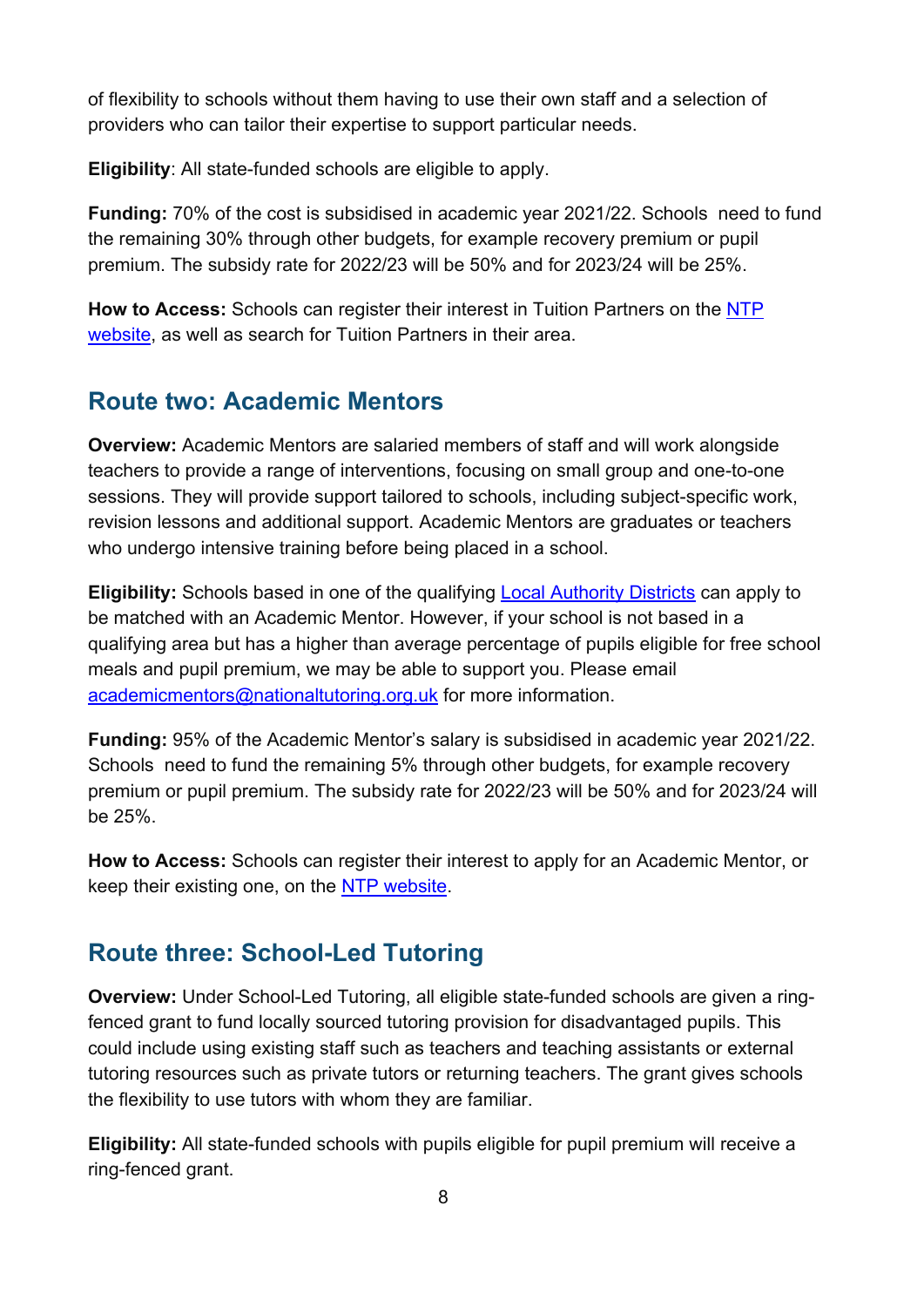**Funding:** Funding is allocated for around 60% of pupils, in Year 1 to11, eligible for pupil premium, per school. 75% of the cost is subsidised in academic year 2021/22. Schools will need to fund the remaining 25% through other budgets, for example recovery premium or pupil premium. The subsidy rate for 2022/23 will be 60% and for 2023/24 will be 25%.

**How to Access:** School-level funding allocations are available on GOV.UK. Academies will be funded directly and maintained schools will be funded via the local authority. There is no 'opt-in' process, so schools will not be required to apply for this ring-fenced funding. The conditions of grant , including the requirement to complete the School-Led Tutoring: Year-End statement, can be found here: School-led tutoring: conditions of grant - GOV.UK (www.gov.uk).

The remainder of this guidance focuses on the new School-Led Tutoring route.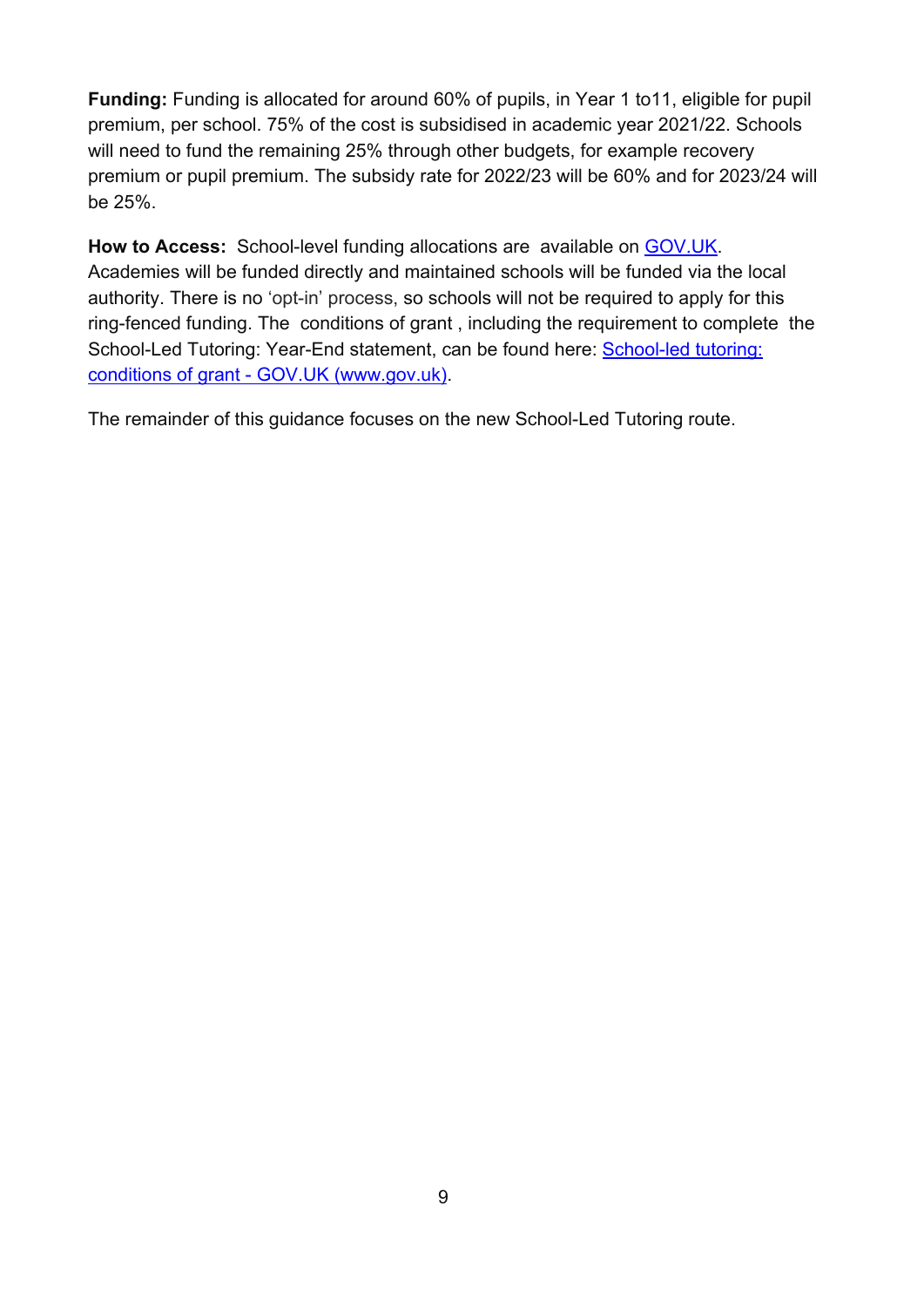# <span id="page-9-0"></span>**School-Led Tutoring**

Based on feedback from schools that they would like more flexibility to use tutors who they are familiar with, we are introducing this new route to offer a more localised approach to tutoring by giving schools direct funding to source their own tutors. This will enable schools to use internal or external capacity to meet the diverse needs of their pupils. Some schools might choose to use teachers or teaching assistants who are more familiar with their pupils to deliver tutoring, whilst others might choose to buy in local tutoring provision.

The grant is designed to help close the education gap between disadvantaged and vulnerable pupils and their peers. Schools are expected to prioritise these pupils for the tutoring. However, schools have the flexibility to decide which pupils need the most support to help them catch-up on missed education.

Schools and can deliver tutoring from the beginning of the Autumn term. We strongly recommend that they begin to deliver tutoring as soon as possible so that pupils can start benefitting from tutoring support. However, some internal staff will be required to undertake free online training programme before delivering tutoring. Further information can be found in the [Training section](#page-15-1) of this guidance.

# <span id="page-9-1"></span>**Eligibility**

All state-funded primary, middle and secondary schools in England with pupils in Year 1 to 11 eligible for pupil premium (eligible for free school meals, or have been eligible in the past 6 years) will receive a School-Led Tutoring grant. This includes:

- primary, secondary and all-through local authority-maintained schools, academies and free schools
- local authority-maintained special schools
- special academies and free schools
- non-maintained special schools, including independent special schools, where the placement is funded by the local authority
- pupil referral units
- alternative provision academies and free schools
- local authority-maintained hospital schools and academies

For information on other education recovery programmes and activities, including support for providers of early years and 16-19 education, see the Education Recovery resources.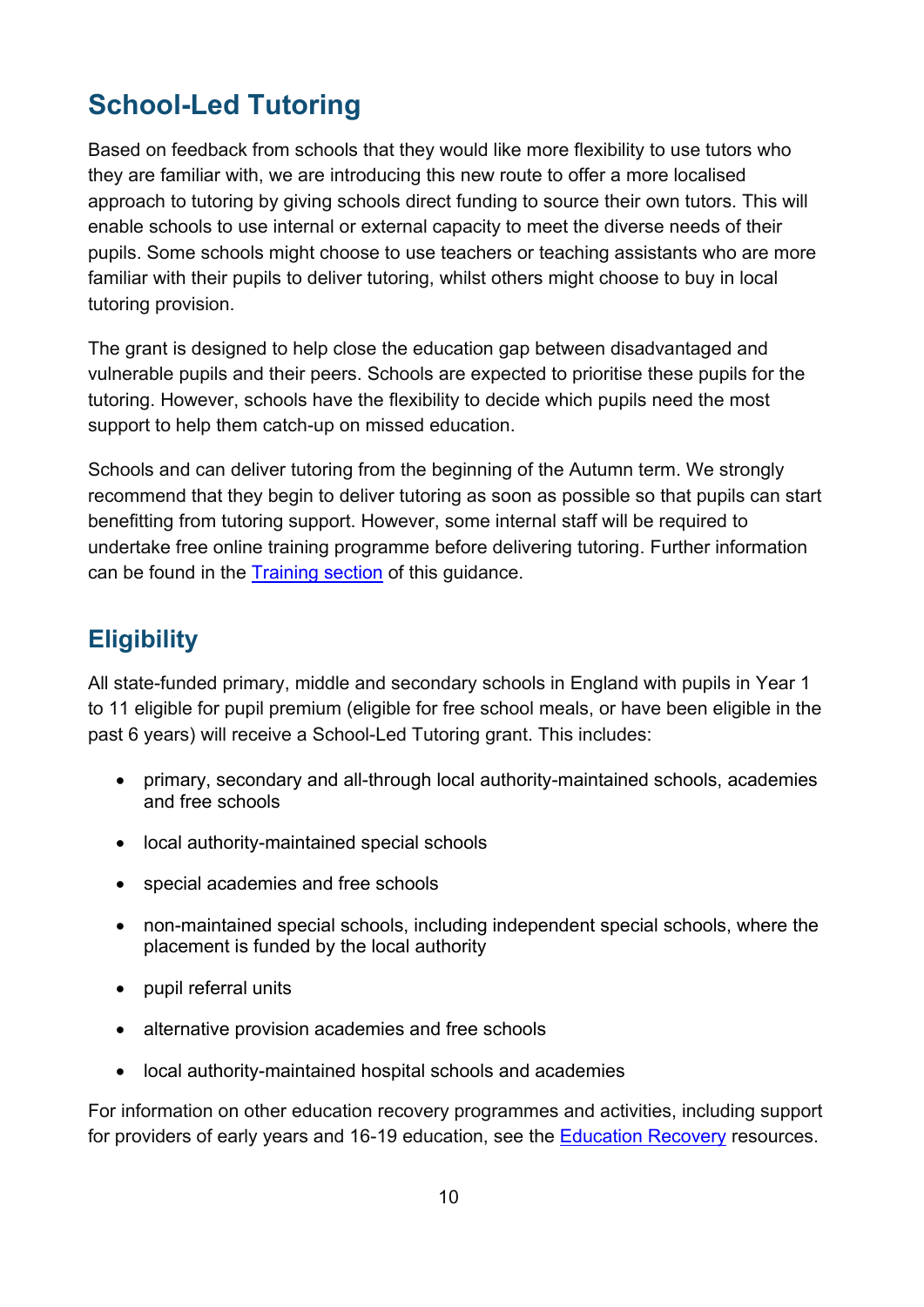# <span id="page-10-0"></span>**Supporting pupils**

School-Led Tutoring should focus on providing tuition to disadvantaged pupils. This should include pupils eligible for pupil premium but could also include pupils with other types of disadvantage or additional needs, including Special Educational Needs and Disabilities (SEND), children who have a social worker, previously looked-after children, young carers and other vulnerable pupils. Schools and should involve their SEN coordinator, designated safeguarding lead, and designated teacher for looked-after and previously looked after children, as well as their area's Virtual School Head to understand what approaches to tutoring will be best suited to vulnerable pupils with different needs. However, if a school feels that a pupil who doesn't fall into these categories would benefit from catch-up tutoring, the funding can be used to provide this.

Schools should facilitate regular interaction between staff and tutors to ensure that sessions address education gaps and provide support in areas that pupils are struggling with. Tutoring which focuses on a specific subtopic or skill within an academic subject may be particularly beneficial to pupils.

When implementing tutoring, schools should consider the following characteristics associated with positive teaching outcomes:

- tuition is most beneficial when it is explicitly linked to classroom teaching and pupil's specific needs
- high quality and individualised feedback is essential to a pupil's progress
- regular assessment and monitoring will ensure pupils remain on track and identify areas of focus
- short, regular and sustained tutoring sessions tend to have the greatest impact
- smaller group sizes lead to better outcomes for pupils
- tutoring is most effective when planned well, supported by teaching resources and has clear objectives for the course of delivery
- engagement can be increased by building good relationships between tutors, pupils and families
- tuition is most effective when staff are trained and supported (see the Training [section](#page-15-1) of this quidance)

The Education Endowment Foundation has published a toolkit which some schools may find useful. The toolkit provides extra information on one-to-one and small group tuition, including links to related resources.

Schools must continue to comply with the Public Sector Equality Duty (PSED) when organising tutoring to ensure they continue to meet their obligations to pupils with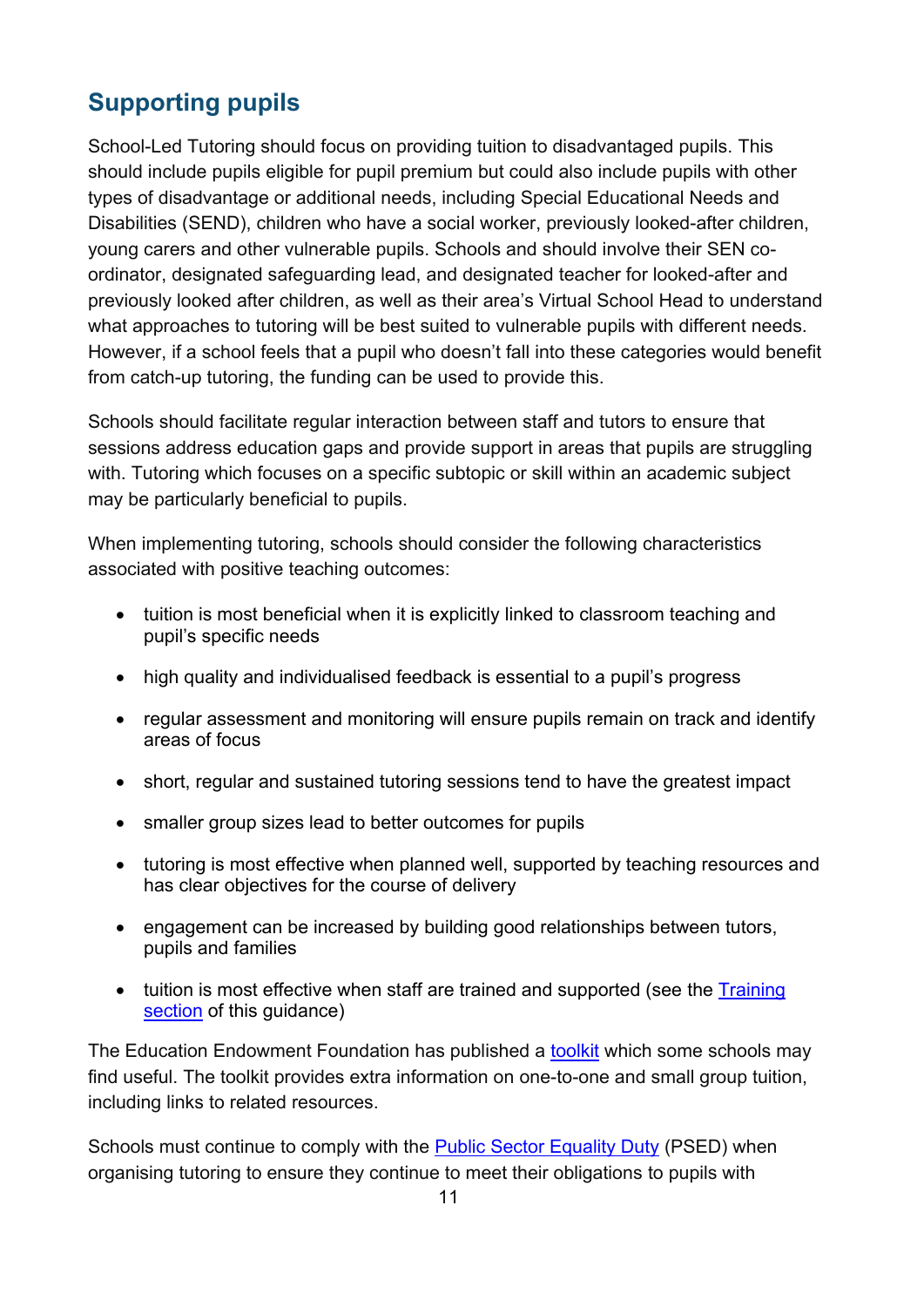protected characteristics including race, disability, sex, and religion. For example, schools should consider equality implications when analysing performance gaps between groups of pupils to ensure that the impact on these pupils is considered in decision making around tuition. Schools should also monitor whether the tutoring being provided is meeting the needs of protected characteristic groups of pupils, and if not, the tutoring should be tailored appropriately.

# <span id="page-11-0"></span>**Selecting tutors**

The School-Led Tutoring route offers flexibility for schools to identify their own tutors. Schools leaders are best placed to decide who will be an appropriate tutor with the skills and experience to deliver high-quality tuition to meet the needs of their pupils. In doing so, they may wish to consider the following sources of tutors:

Internal staff:

- Teachers
- Teaching assistants or staff with similar roles supporting teaching, including learning mentors
- Initial Teacher Trainees

#### External staff:

- Supply teachers
- Retired or returning teachers

Private tutors:

- Individual tutors
- Tutoring organisations

## <span id="page-11-1"></span>**Teachers**

Schools may consider using staff teachers to deliver tuition to pupils. However, this should not affect their Planning, Preparation and Assessment (PPA) time. Schools should continue to meet their obligations to teachers as detailed in the School teachers' pay and conditions document.

Teachers without QTS and who have less than two years' experience in the subject and phase they wish to tutor in will not be able to deliver tuition until they have successfully completed the training course. For more information on this, see the [Training section](#page-15-1) of this guidance.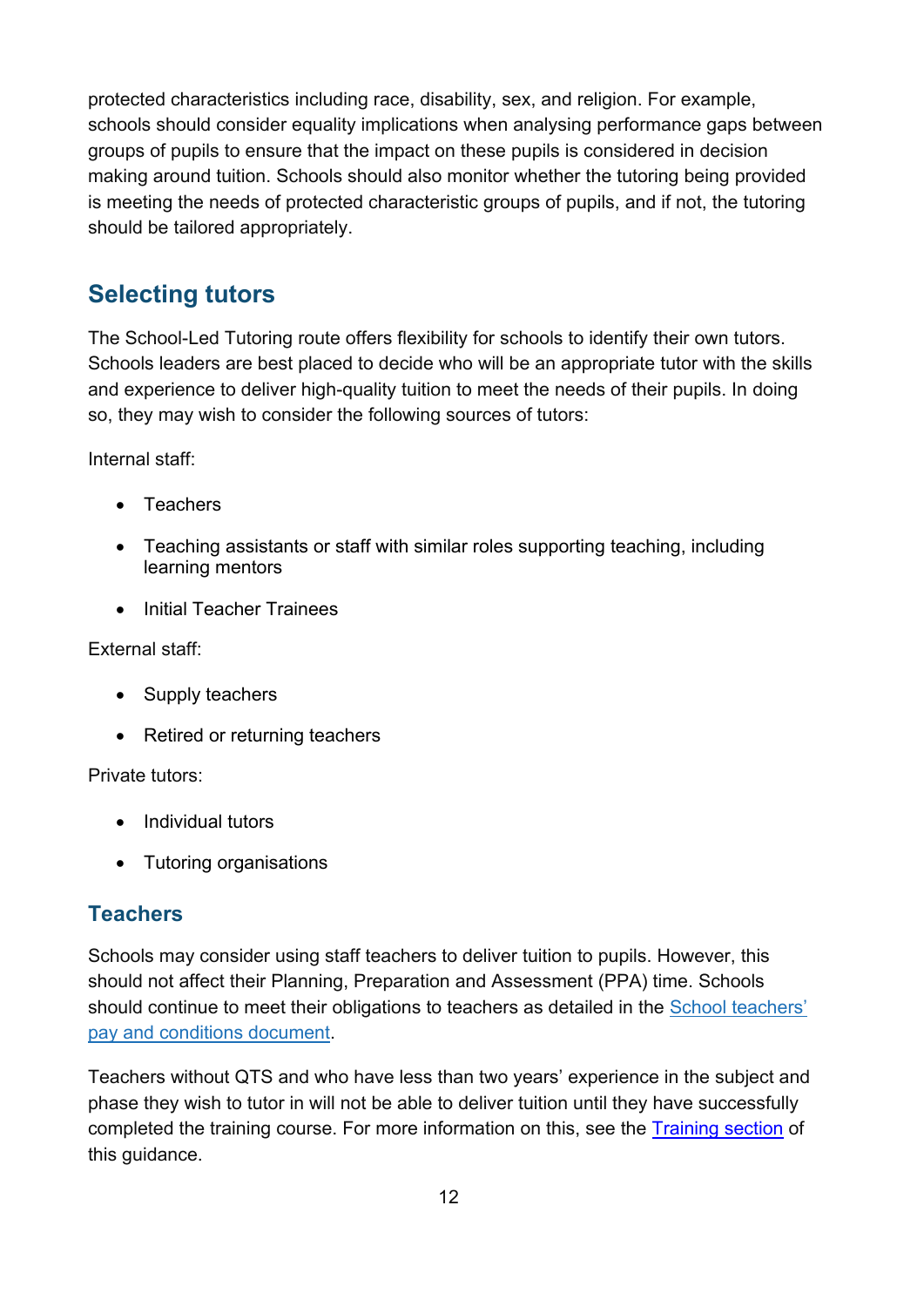## <span id="page-12-0"></span>**Teaching assistants**

Schools may wish to ask their teaching assistants, or staff with similar roles in supporting teaching, to deliver tuition. When deploying these staff as tutors, schools should continue to have appropriate support in place for the pupils they usually work with, including those with SEND, and consider this when planning staffing requirements.

Schools should ensure that support staff have strong experience of supporting teaching in the subject and phase they wish to tutor in. Teaching assistants will not be able to deliver tuition until they have successfully completed the training course. For more information on this, see the [Training section](#page-15-1) of this guidance.

#### <span id="page-12-1"></span>**Initial teacher trainees**

ITT trainees will not be able to deliver tuition until they have successfully completed the tutoring training course. For more information on this, see the [Training section](#page-15-1) of this guidance.

Schools may want to consider using Initial Teacher Training (ITT) trainees to deliver tutoring. Should this be considered, schools should discuss this with the ITT provider to determine suitability, timing, and capacity to undertake any additional work. They should also ensure that any additional work does not negatively impact their ITT programme in any way. Schools should make it clear to trainees that tutoring is a separate activity to teaching and therefore cannot be used as evidence towards teacher standards. Additional paid tutoring work might also have implications on student loans. For further information, ITT trainees should contact the Student Loan Company.

## <span id="page-12-2"></span>**Supply teachers**

Schools could consider sourcing supply staff to tutor. We recommend that, where schools are using recruitment and employment agencies, they use the Crown Commercial Service agency supply deal when hiring agency workers. This offers a list of preferred suppliers that must be transparent about the rates they charge, have relevant accreditation and complete thorough background and safeguarding checks on all their workers. Schools can contact Crown Commercial Services by emailing supplyteachers@crowncommercial.gov.uk.

#### <span id="page-12-3"></span>**Retired or returning teachers**

Retired or returning teachers can also be asked to deliver tutoring. This could be particularly useful where the teacher has recently worked at the school and is familiar with the needs of the pupils.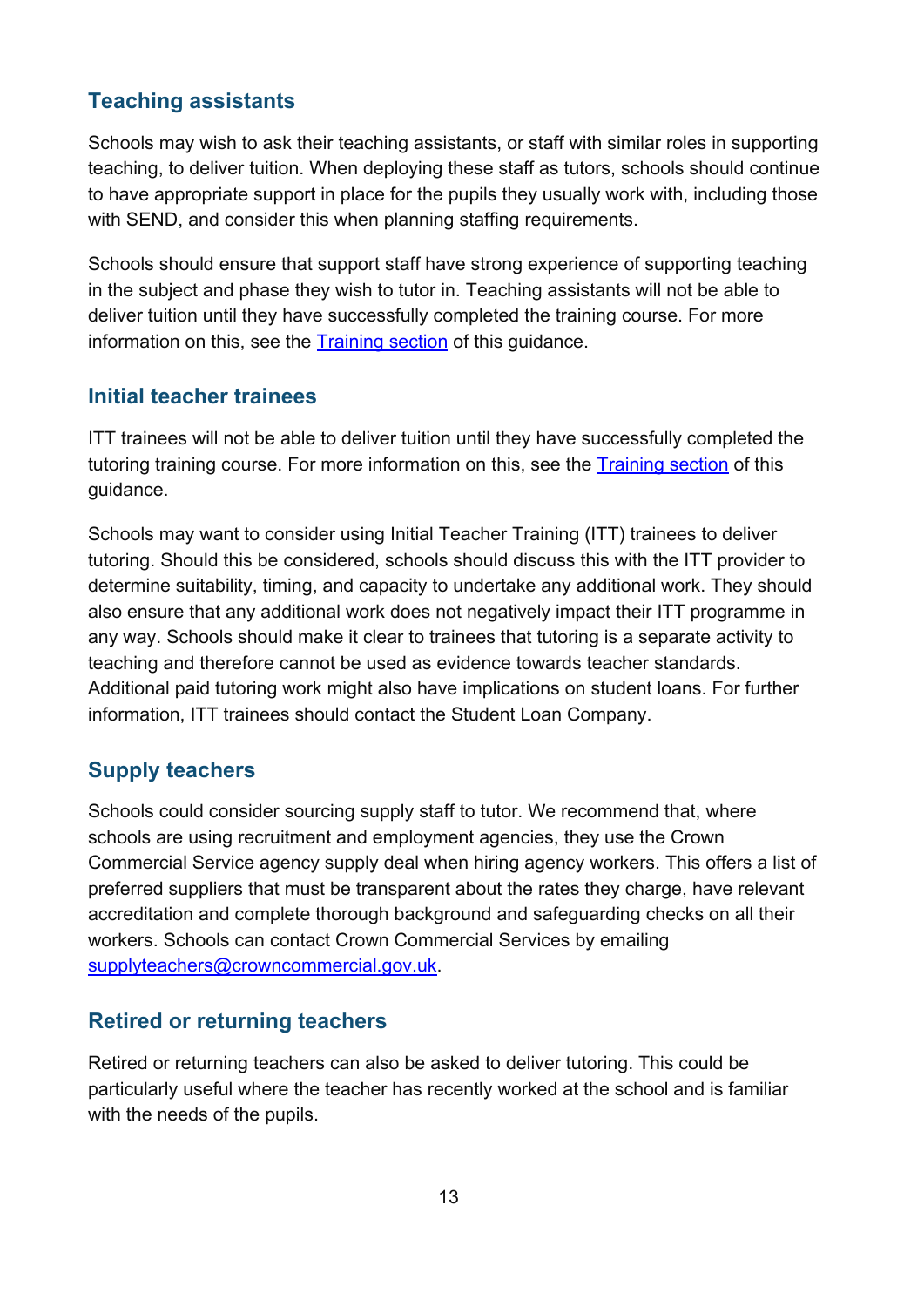When selecting retired or returning teachers, schools should ensure that they have up-todate knowledge of the curriculum, and the skills and experience to deliver high-quality intervention.

Schools should also carry out the appropriate checks on external teachers, including preemployment, DBS and reference checks.

#### <span id="page-13-0"></span>**Individual tutors and tutoring organisations**

Schools may wish to look to external capacity and employ a local private tutor or approach a tutoring organisation to deliver tuition. When doing so, leaders should use their professional judgement to ensure that tutors are of a high quality and can meet the needs of their pupils. Schools should check that all tutors have the appropriate qualifications, competencies and experience to deliver effective tuition, as well as appropriate subject and pedagogical knowledge.

Schools can use their School-Led Tutoring funding to employ providers who have been approved as NTP Tuition Partners. However, should they choose to do this they will not be able to access the subsidised Tuition Partners rate with the School-Led Tutoring grant; they will need to pay the full rate. The grant cannot be used to fund the unsubsidised part of the Tuition Partners or Academic Mentors NTP routes.

All external tutors must be able to demonstrate compliance with GDPR. Although we expect tutoring to be delivered face-to-face in school, in the event of remote delivery taking place tutors must be based in the EU or Adequate Nations.

# <span id="page-13-1"></span>**Group sizes**

Research demonstrates that small group tuition is effective and, in general, the smaller the group size the better. We recommend that a group size of three pupils will allow schools to ensure cost effectiveness whilst maximising outcomes for pupils. However, if necessary and in the best interests of pupils, schools can use their discretion when determining group size.

We expect more one-to-one and one-to-two tutoring will be required in non-mainstream schools, including special schools and alternative provision, and these settings will receive a higher rate of funding to allow for this. For a full list of the schools that this applies to see the [Funding section](#page-16-0) of this guidance.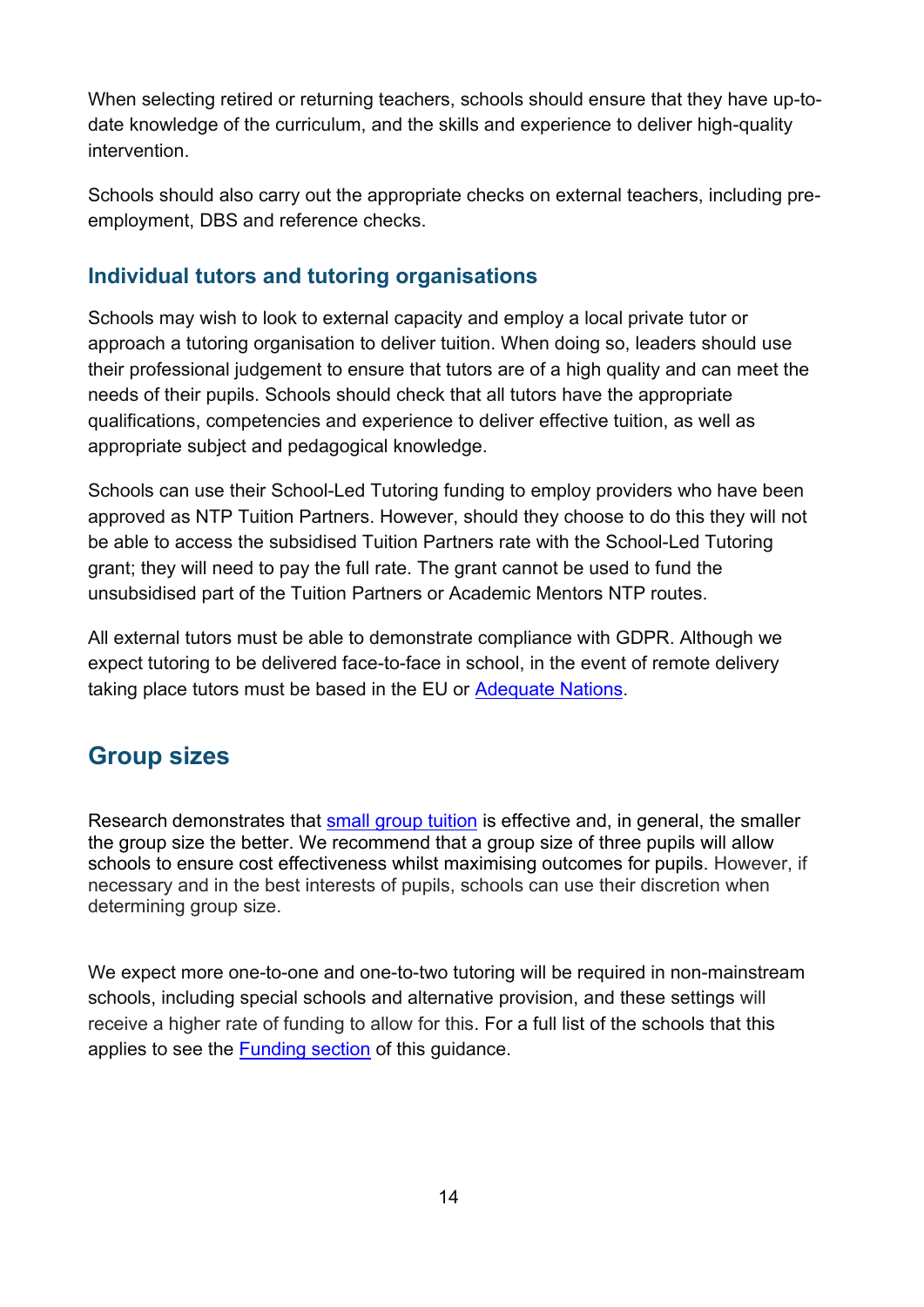# <span id="page-14-0"></span>**Subjects**

There has been a significant loss of education in English and maths at primary level. Given the importance of these subjects in improving wider pupil outcomes, we strongly encourage primary schools to prioritise support to pupils who have fallen behind in language, English and maths. Schools may also support pupils in science or other subjects.

At secondary level, schools are encouraged to deliver tutoring in English, maths, sciences, humanities and modern foreign languages.

Evidence indicates that tuition is most effective when focusing on one subject for a block of session. Schools should decide which subject a pupil would most benefit from, however in some cases, schools may agree it is appropriate to split tutoring between two subjects.

For special schools and units, the grant can also be used for tutoring to support catch-up in the broader curriculum, for example practising and consolidating techniques in speech and language therapy. This provision must be additional to a pupil's existing learning programme set out by the school or an Education, Health and Care Plan. This grant should not be used for existing provision that the school or local authority would pay for in a normal year but should be used for additional support for a pupil's personalised curriculum where they have fallen behind due to COVID-19.

Evidence indicates that tuition has better outcomes when focusing on one subject for a package (15 hours) of tutoring. Schools should think about the subject in which a pupil would most benefit from support. In some cases, they may choose to split the package between two subjects.

# <span id="page-14-1"></span>**Time of day tutoring can take place**

We expect schools to organise tuition at an appropriate time for pupils to encourage high attendance. This will involve careful consideration of timetabling to ensure that pupils do not miss out on core curriculum due to tutoring and that pupils with SEND or other additional needs do not miss out on specialist support. Leaders can be flexible in their approach to timetabling to avoid this, for example by rotating tutoring session times or holding sessions during form time or breakfast clubs.

When asking internal staff to deliver tutoring, schools must ensure they adhere to the working limits set out in the Working Time Regulations 1998 and the School teachers' pay and conditions document 2020.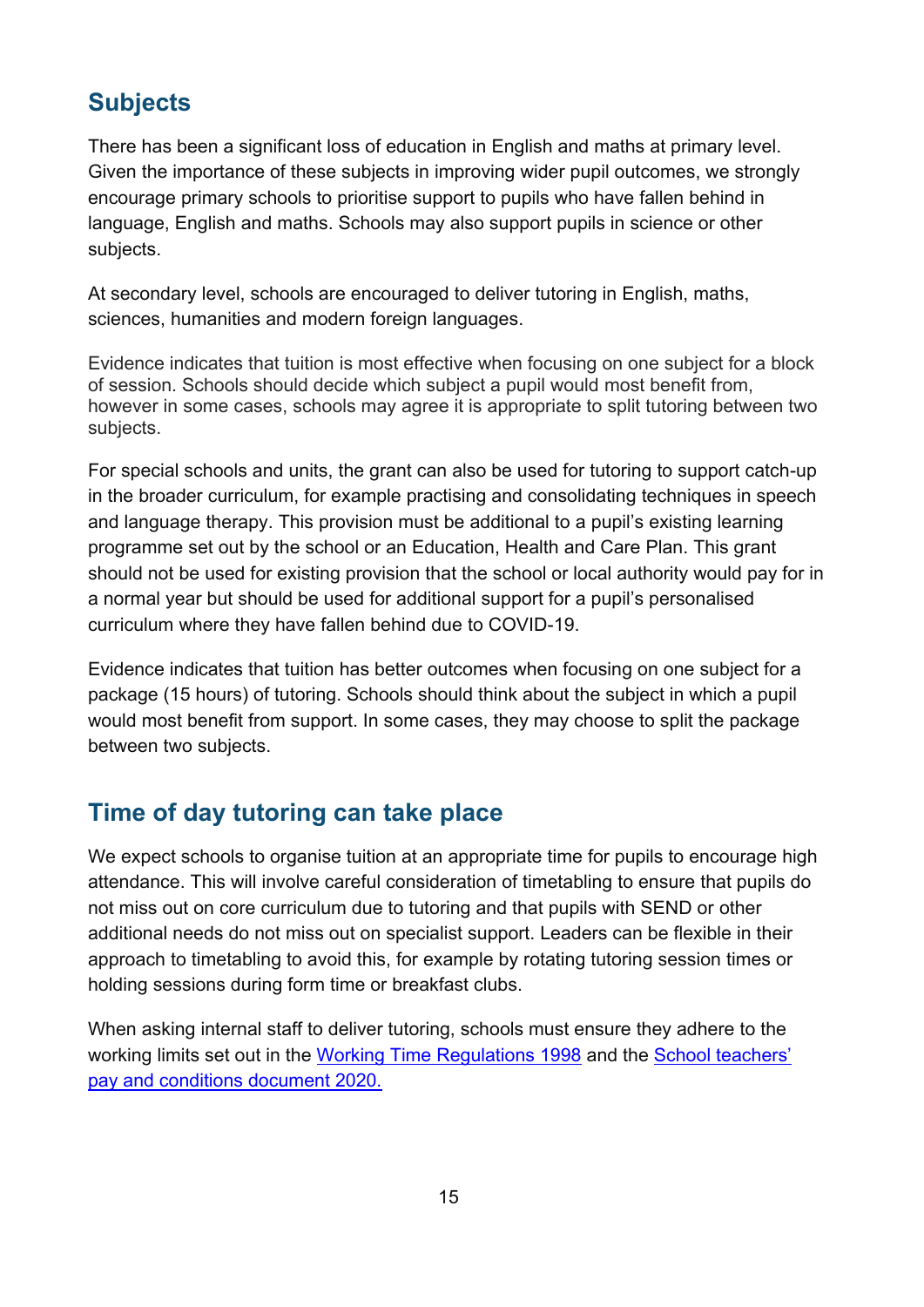# <span id="page-15-0"></span>**Quality assurance**

High-quality tutoring to support the diverse needs of pupils remains the priority and schools should ensure that all tutors selected for School-Led Tutoring have experience of working with pupils to support teaching in the subject and phase they wish to tutor in.

Schools should carry out the appropriate safeguarding checks on all external staff and private tutors, including pre-employment, DBS and reference checks.

## <span id="page-15-1"></span>**Training**

A free online training course focusing on best practice tutoring will be offered to all school staff who are nominated as tutors by their school leaders. Ed Dev Trust has designed the training, which is an evidence based, self-directed and accessible course focusing on best practice tutoring. This training will be offered to all school staff who are nominated as tutors by their school leaders.

There will be three pathways to this training:

- QTS Pathway;
- Non-QTS Primary Pathway
- Non-QTS Secondary Pathway

Participants will have up to four weeks, from when they begin, to complete the virtual, self-directed training and assessment regardless of which pathway they are enrolled on. However, they may complete training sooner if they wish. Upon successful completion of the online course, tutors will receive certification which will be recognised by the Chartered College of Teaching to certify individuals as a School-Led Tutor.

For teachers with QTS, and teachers without QTS who have at least two years of experience teaching the subject and phase they wish to tutor in, training is optional. However, the Department recommends that these teachers complete the optional 2 hour QTS pathway.

For all other staff, including teaching assistants, trainee teachers and teachers without QTS who have less than two years' experience in the relevant subject and phase, the training is mandatory. These staff will not be able to begin delivering tuition until they have successfully completed the School-Led Tutor Training Course. This is expected to take approximately 11 hours to complete.

The Non-QTS curriculum will cover the following core topics:

- How children learn
- How to plan tutoring sessions
- How to work effectively with class teachers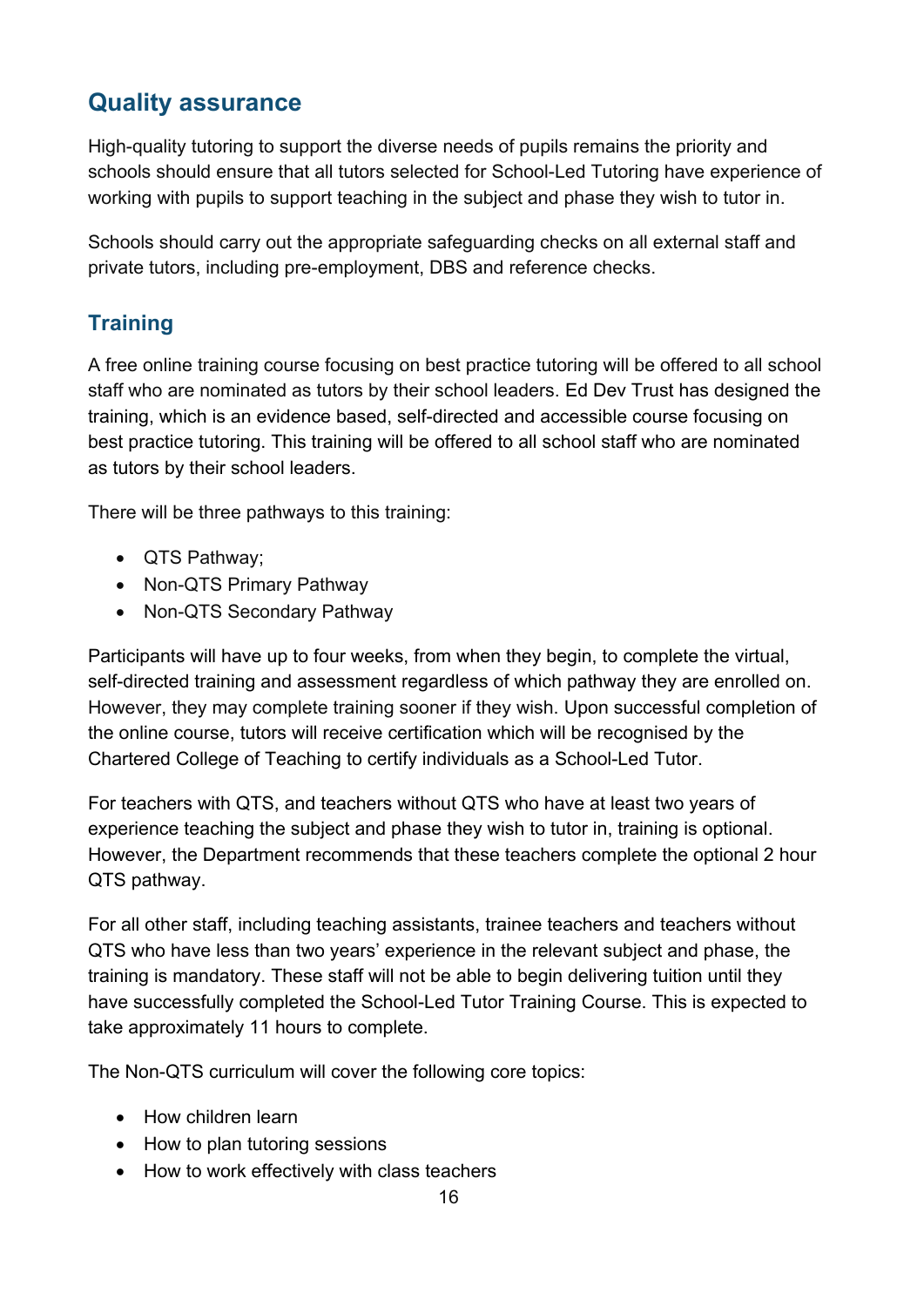- Child safeguarding and protection
- Adapting learning experiences for SEND pupils
- Behaviour; Motivation
- Literacy across the curriculum
- Mastery learning
- Delivering tutoring online

There will be optional additional sections on:

- Providing support in alternative provisions
- Speech and language therapy

The QTS curriculum will cover the following core topics:

- How children learn
- How to plan tutoring sessions
- Closing the literacy gap for secondary pupils
- Improving fine motor skills for primary pupils
- Delivering tutoring online

There will be optional additional sections on:

- Providing support in alternative provisions
- Speech and language therapy

At the end of each of the three pathways there will be an assessment consisting of 20 multiple choice questions. Successful completion of the training and assessment at the end of this School-Led Tutor Training Course is recognised by the Chartered College of Teaching, and a certificate of completion will be provided. School-Led Tutors who are eligible to register to work towards Chartered Teacher status with the Chartered College can receive partial credit towards Chartered Status as a result of successfully completing the assessment during the academic year 21/22.

# <span id="page-16-0"></span>**Funding**

## <span id="page-16-1"></span>**Grant allocations and school contributions**

Grant funding for School-Led Tutoring will be based on the proportion of pupils in Year 1 to Year 11, eligible for pupil premium. Funding will be allocated for around 60% of eligible pupils per school. Schools can check their funding allocations, including the number of pupils funded and the number of hours of tuition that we expect to be delivered with this funding here: School-led tutoring: guidance and tracker tool - GOV.UK (www.gov.uk) .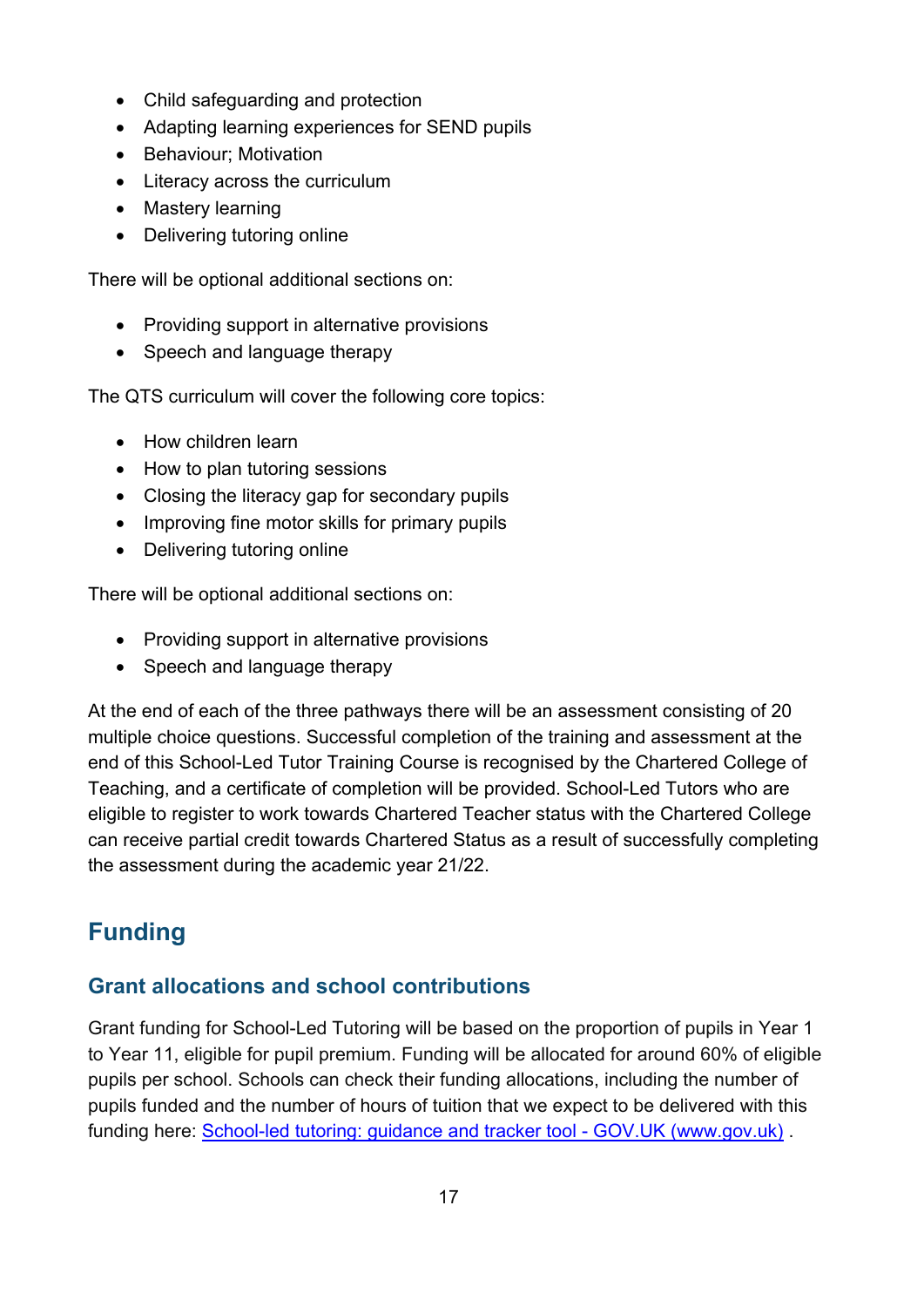The grant for 2021/22 is expected to cover 75% of the cost of tuition up to an £18 per pupil, per hour, unit cost. Schools have the flexibility to manage their own allocation and pay above or below this figure, where necessary, but in all cases will need to contribute 25% of the cost. We expect schools to deliver one 15-hour package of tutoring support per pupil.

#### **Mainstream schools**

We expect a 15-hour package of tuition to cost £270 per pupil which is an average of £18 per hour. In academic year 2021/22, the grant has been calculated to cover 75% of the cost of tuition, based on the average cost of £18 per hour, which is £202.50 per 15-hour package of tutoring. Schools are expected to cover the remaining £67.50 from other budgets such as the recovery premium or pupil premium.

Based on the average cost of £18, we will provide a maximum of £13.50 per hour for tutoring and schools will be required to contribute up to the remaining £4.50 from other budgets such as the recovery premium or pupil premium. Schools can, if needed, offer provision at a higher unit rate than £18 but they will need to cover the costs beyond £13.50 per hour from other budgets.

#### **Non-mainstream schools**

Additional weighting has been applied to the following institutions in recognition of the higher per pupil costs they face for tutoring. Eligible pupils who attend any of these institutions listed below will receive a higher rate of funding. Please note, that pupils with special educational needs and disabilities (SEND) who attend a mainstream school are only eligible for the standard rate of funding as set out above.

Institutions eligible for the higher rate of funding:

- local authority-maintained special schools
- special academies and free schools
- special schools not maintained by a local authority, including independent special schools, where the placement is funded by the local authority
- pupil referral units
- alternative provision academies and free schools
- local authority-maintained hospital schools and academies
- SEND units within mainstream schools

We expect a 15-hour package of tuition in these schools to cost £705 per pupil which averages £47 per hour. In academic year 2021/22 the grant has been calculated to cover 75% of these costs, based on an average cost of £47 per hour, which is £528.75 per 15-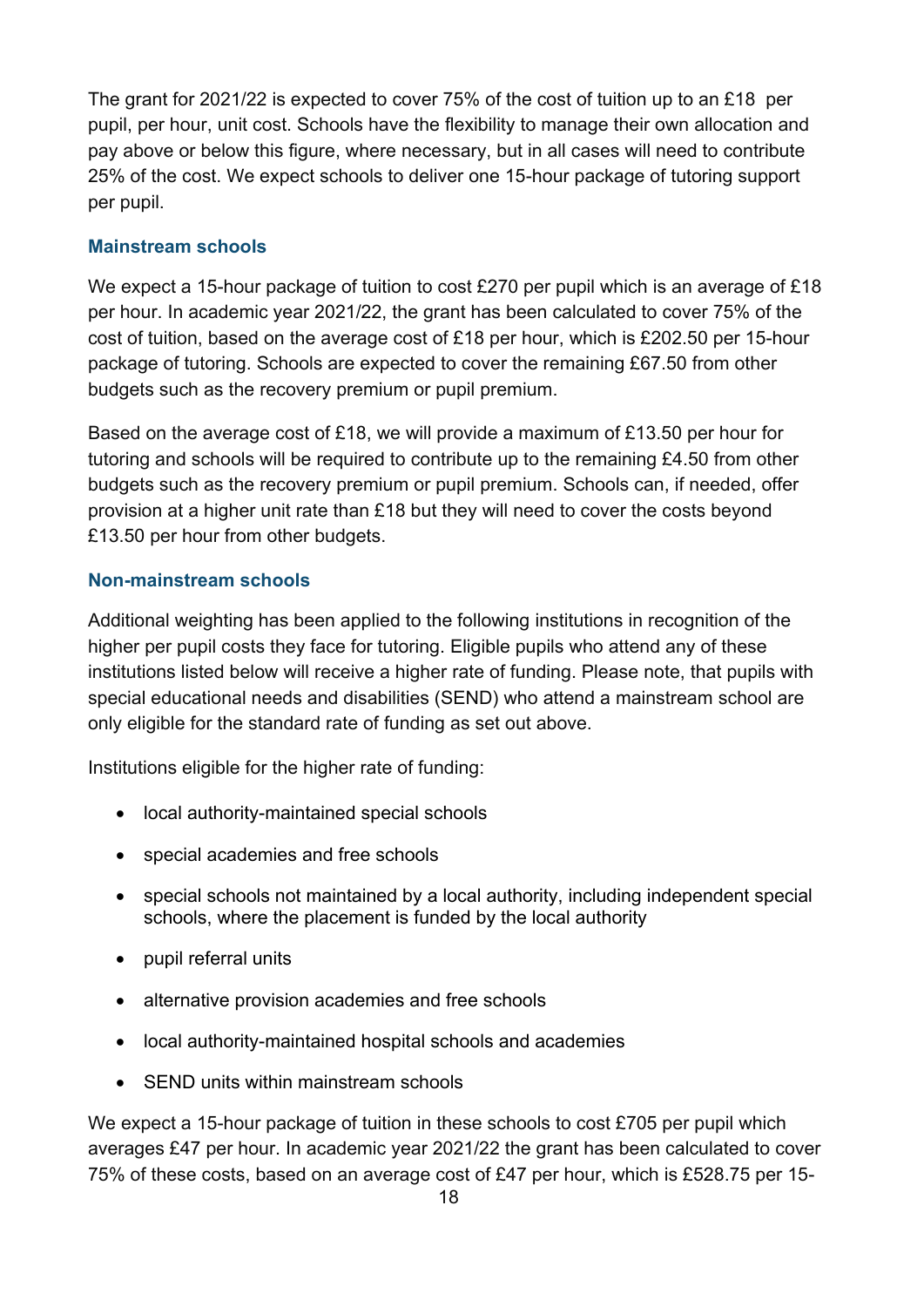hour package. Non-mainstream schools are expected to cover the remaining £176.25 from other budgets such as the recovery premium or pupil premium.

Based on the average cost of £47, we will provide a maximum of £35.25 per hour for tutoring and schools will be required to contribute up to the remaining £11.75 from other budgets. They can, if needed, offer provision at a higher unit rate than £47 but it will not be covered by the School-Led Tutoring grant and schools will need to cover the costs beyond £35.25 from other budgets.

## <span id="page-18-0"></span>**Conditions of funding**

Please carefully note the following conditions for using School-Led Tutoring funding:

- Allocations distributed in academic year 2021/22 will only be available for that academic year and will not be added to schools baselines in calculating any future years' funding allocations
- The grant is ring-fenced for expenditure on School-Led Tutoring only
- If schools decide not to use the School-Led Tutoring grant allocated to them, they cannot use it for other interventions and the ESFA will recover the full amount back as an overpayment
- The funding can be used to cover the staff costs of delivering catch-up tuition. Where internal staff are delivering tuition, this must be in addition to their contracted hours and duties. Schools may also use the funding to cover the duties of internal staff released for tutoring, rather than the tutoring itself. However, it must not fund the same role twice or be used to fund any current salaried positions
- The funding cannot be used to cover costs such as diagnostic tools, room hire, equipment, laptops, transport, stationery, or record keeping
- This funding cannot be used to pay for the unsubsidised costs of NTP Academic Mentors or Tuition Partners
- All schools are required to return the data requested. See the Data Requirements [section](#page-19-2) of this guidance for more information
- Schools are expected to keep records of all payments related to the School-Led Tutoring grant. These will be required in the event of an audit

Full details on the conditions of grant can be found here: School-led tutoring: conditions of grant - GOV.UK (www.gov.uk)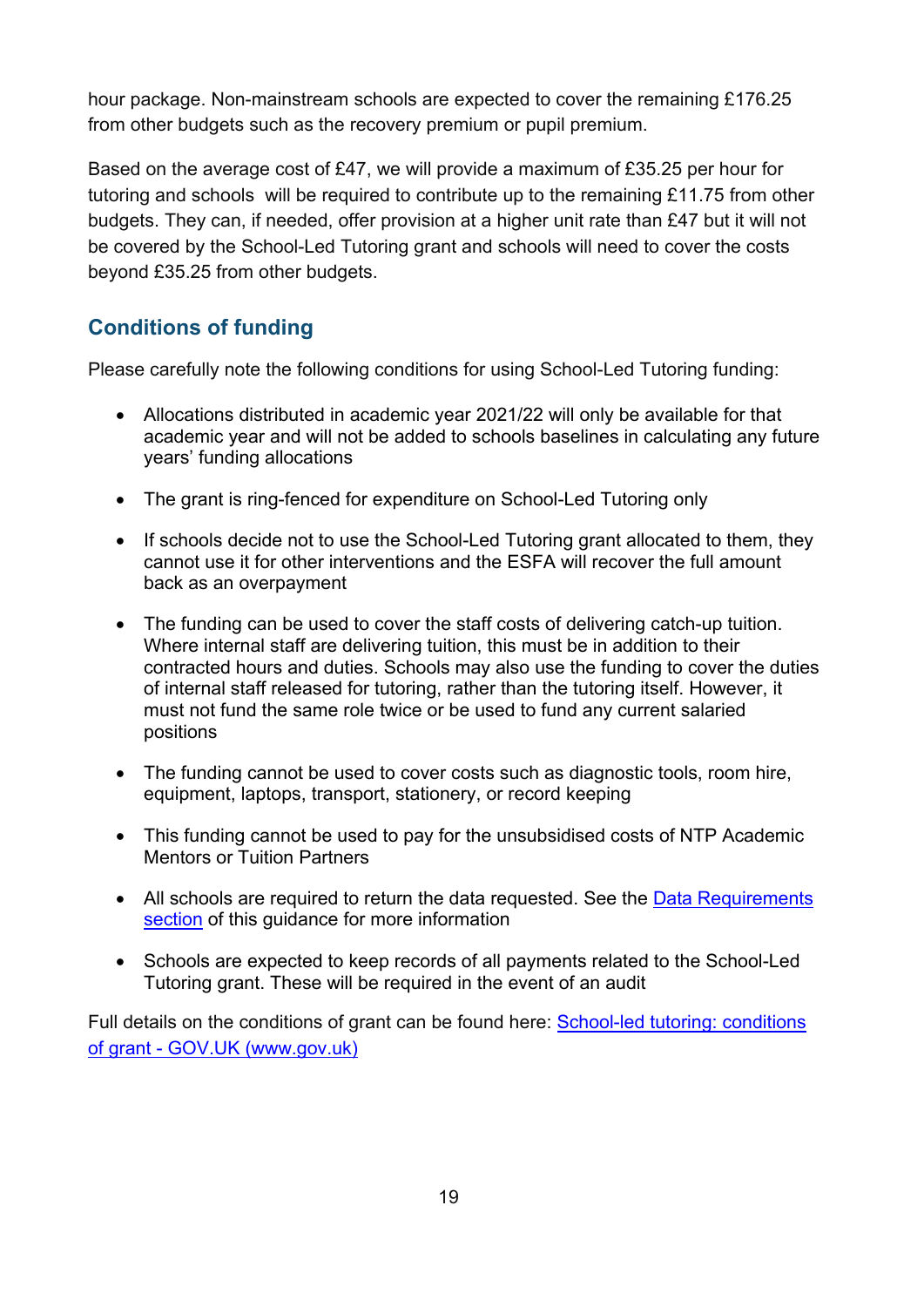## <span id="page-19-0"></span>**Payment schedule**

The School-Led Tutoring grant will be paid through the ESFA as part of their scheduled payments to schools . There is no 'opt-in' process, so schools do not need to apply to receive this funding.

The School-Led Tutoring grant will be paid in three payments to schools during academic year 2021/22 on the following schedule:

For maintained schools, payments will be sent to local authorities on the last working day of each month in:

- September 2021
- December 2021
- April 2022

For academies, payments will be made in:

- October 2021
- January 2022
- May 2022

All eligible schools will receive the ring-fenced grant and any underspend will be recovered at the end of the academic year.

# <span id="page-19-1"></span>**Accountability and recovering overpayments**

#### <span id="page-19-2"></span>**Data collections**

The Department for Education (DfE) understands that requesting data from schools can create an additional administrative burden and we have worked hard to ensure that the data we collect is proportionate and reasonable. The data we collect for School-Led Tutoring will enable us to support delivery by understanding which pupils are receiving tuition, how schools spend the funding and whether there are any issues that we can resolve. This information will be key to informing future policy development and will be used in an independent evaluation of the programme. Data collection will also enable us to accurately recover any unspent funding or any funding that has not been used as intended. For more detail about data collection please also see the FAQs on the NTP website.

There are two key, mandatory data collections that schools must complete during the academic year: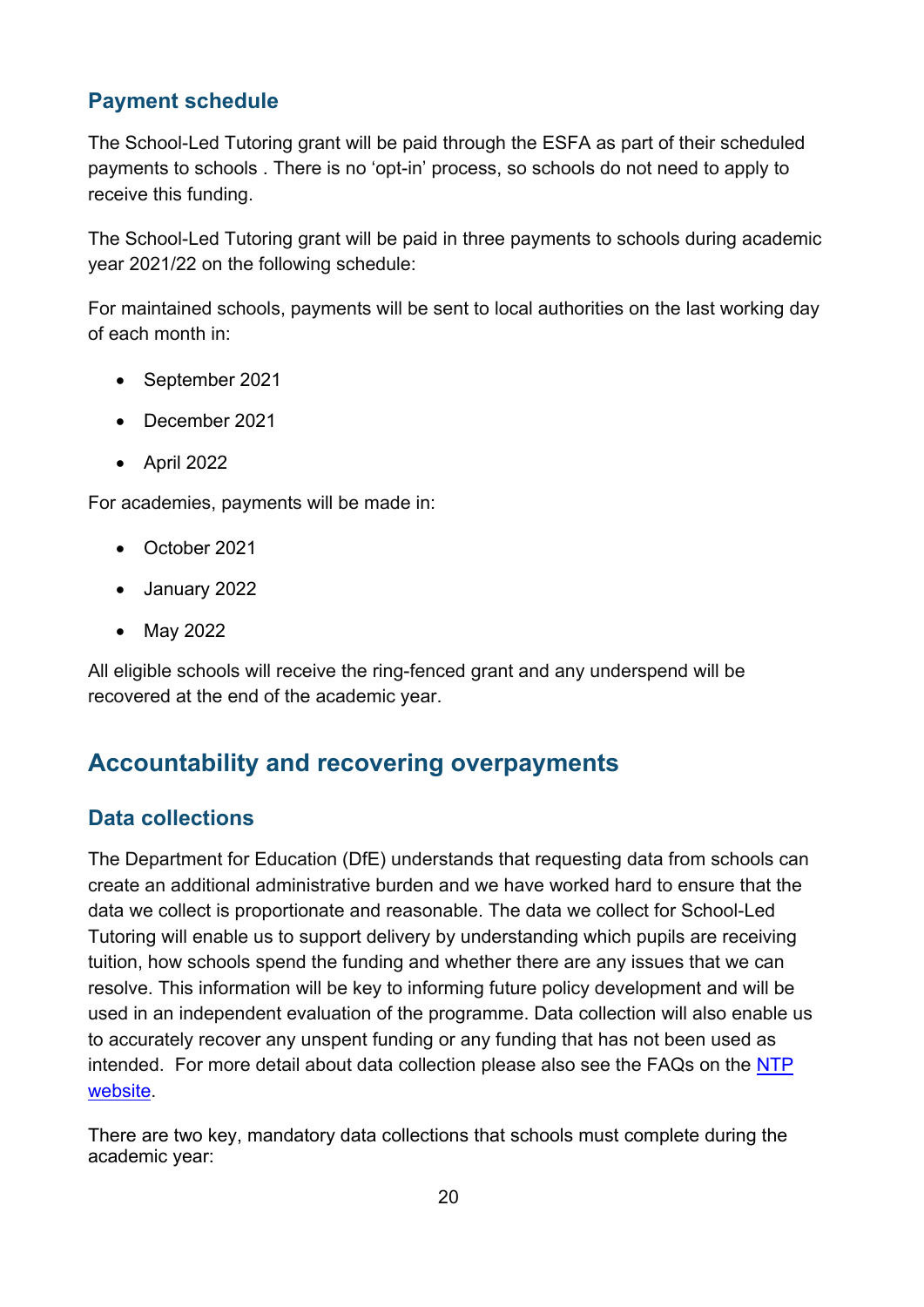- the School Census (once a term)
- the School-Led Tutoring: Year-End Statement which is an online form which will become available from ESFA in summer 2022. This will be completed and returned once by the end of the July 2022.

#### **Data collection via the School Census**

All eligible schools will be required to identify pupils in receipt of School-Led Tutoring in their School Census return. The School Census is a statutory data collection and collects data termly over the course of the academic year.

The census dates are as follows:

- autumn census 07 October 2021
- spring census 20 January 2022
- summer census 19 May 2022

Schools must ensure they record the following information:

- each pupil receiving tutoring from autumn 2021, using FAM Type 'NLM' (national learner monitoring) and FAM code '01' (in receipt of School-Led Tutoring)
- the cumulative number of hours of tuition delivered to each pupil from spring 2022, using the FAM Hours field, which will collect the total number of tutoring hours the pupil has received 'as at each census day' to the nearest 0.5

More information on how to complete the School Census is available here. Guidance - GOV.UK (www.gov.uk) (Complete the school census - Guidance - GOV.UK (www.gov.uk))

#### **Data collection via the School-Led Tutoring: Year-End Statement**

In summer 2022, the ESFA will release the School-Led Tutoring: Year-End Statement form, and all schools in receipt of the school-led tutoring grant will be required to complete and return it. This is a mandatory return.

Whilst the final form is not currently available, in order to help schools prepare, we will ask for data covering the areas set out below.

1) What is the total amount your school has spent on School-Led tutoring in the academic year 2021/2022?

- o Mainstream pupils
- o Pupils in special schools, alternative provision, or a SEND unit

2) Please state the total number of pupils in your school who have received tuition through the School-Led tutoring grant in academic year 2021/2022.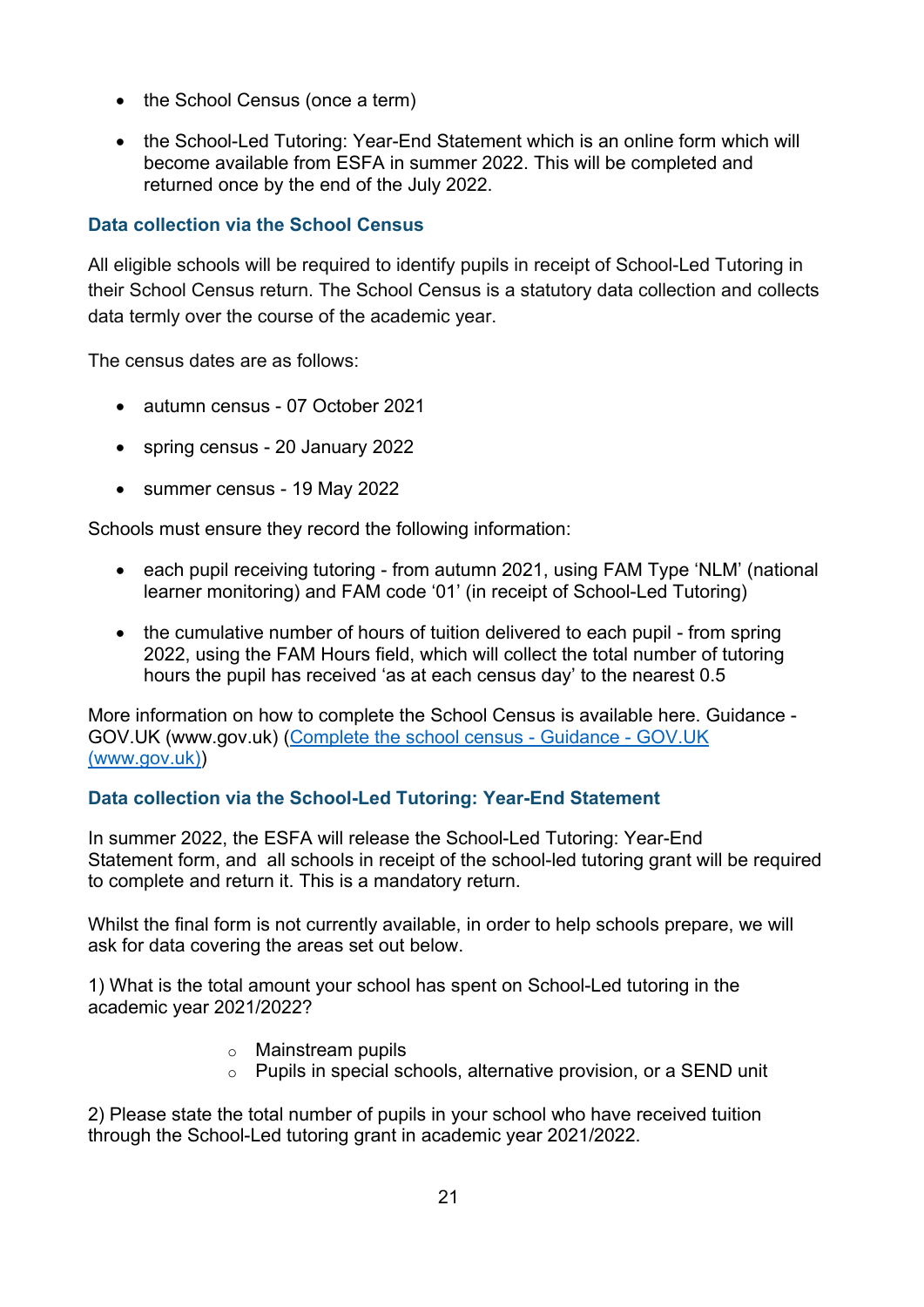3) Please state the total number of hours of funded tuition in your school through the School-Led tutoring grant funding in academic year 2021/2022.

- o Mainstream pupils
- o Pupils in special schools, alternative provision, or a SEND unit

4) Confirmation that the information outlined above is correct and you have met the conditions of the grant (tick-box)

This form is expected to go live in June 2022 and we will alert schools when it does. All schools will be required to complete this form by the end of July 2022, even if a school has not used the School-Led Tutoring grant.

## <span id="page-21-0"></span>**The School-Led Tutoring Tracker and Calculator Tool**

We have made available the School-Led Tutoring tracker and calculator tool to help schools manage their data..

The tool has two key purposes:

- to help schools track information during the academic year, so they have the relevant information to hand when they complete and return their mandatory School-Led Tutoring Year-End Statement to the ESFA by the end of July 2022.
- To help schools plan their spend, we have included a reconciliation calculation, this will provide an indication of any underspend that will be recovered by the ESFA at the end of this academic year. Refer to the Calculating Overpayments Guidance for more information.

Use of the tracker and calculator tool is entirely voluntary and schools are not obliged to use this or return it to the DfE. It is for school's own internal use if helpful to them. If schools already have their own methods of collating information about School-Led Tutoring, there is no need to use, or switch to, the tool.

For more information, please refer to the Conditions of Grant guidance on how to use the School-Led Tutoring tracker and calculator tool.

#### <span id="page-21-1"></span>**Calculating overpayments**

The School-Led Tutoring grant will be paid in advance and must be spent on School-Led Tutoring only. The ESFA will recover any overpayments at the end of academic year 2021/22.

We will use the data from the School-Led Tutoring: Year-End statement to calculate the total amount of overpayment and, if necessary, recover this, where a school has:

• funded less than a school's anticipated hours of tuition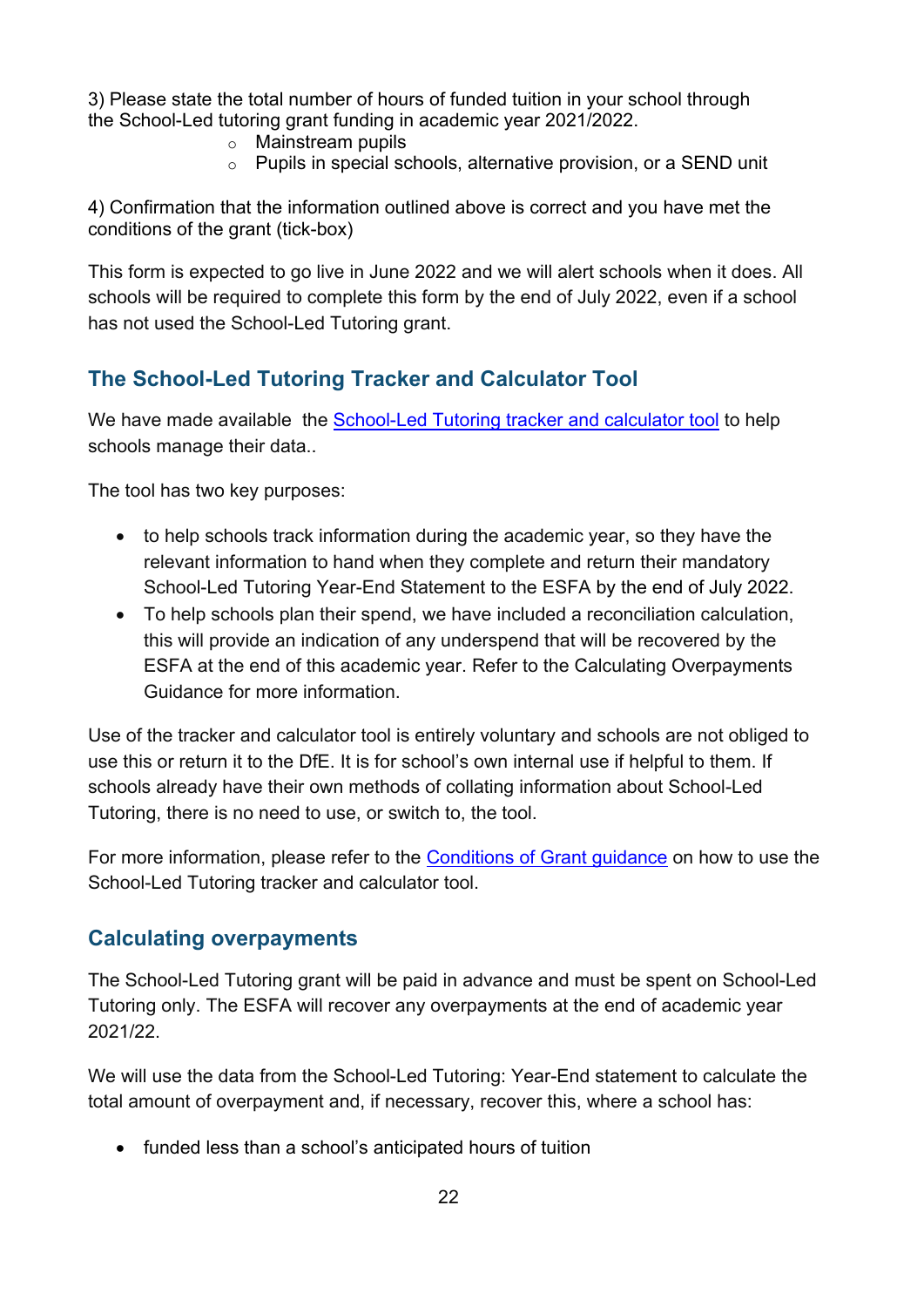• delivered the expected hours of tuition below the £18 average

We will not recover any money if a school has:

- delivered the expected hours of tuition at the average £18 rate
- delivered above the expected hours of tuition below the average £18 rate, providing that the total funding allocation has been spent on tuition.

The ESFA will calculate this overpayment by finding an average hourly cost using the total amount spent divided by the number of hours delivered. If this average is £18 or above £18, we will fund £13.50 for each hour delivered. If the average is below £18, we will only fund 75% of the average total cost up to a school's allocation. We will calculate this by multiplying the average cost by the total number of hours delivered.

#### **Examples of using the School-Led Tutoring grant**

The following examples show how overpayment will be calculated in different scenarios:

#### **Example A:**

School A has 50 pupils eligible for pupil premium. It receives funding towards 30, 15-hour packages of tuition which is expected to cost £8,100. DfE provides £6,075 in advance payments across the academic year and the school contributes £2,025. This is expected to fund 450 hours of tuition.

In its School-Led Tutoring Year-End statement in July 2022, School A indicates it has delivered 400 hours of tuition at the average rate of £18 which is below the expected hours of tuition. DfE has overpaid the school by £675 equating to 50 hours of tuition at £13.50 per hour. It will recover £675.

#### **Example B:**

School B has 100 pupils eligible for pupil premium. It receives funding towards 60 packages of tuition which is expected to cost £16,200. DfE provides £12,150 in advance payments across the academic year and the school contributes £4,050. This is expected to fund 900 hours of tuition.

In their Year-End statement in July 2022, School B indicates it has delivered all 900 hours of tuition at a cost of £16 per hour. This is below the funded average hourly cost of tuition. The Department will fund £12 of the £16 average hourly cost. That is, 75% of the average hourly cost. The Department recovers £1,350 from School B.

School B did not spend its full allocation from DfE as it delivered tuition at a lower cost per hour. It could have chosen to spend the saving on additional tutoring hours, until it had spent its full allocation. In this case, DfE would have funded a maximum of 75% of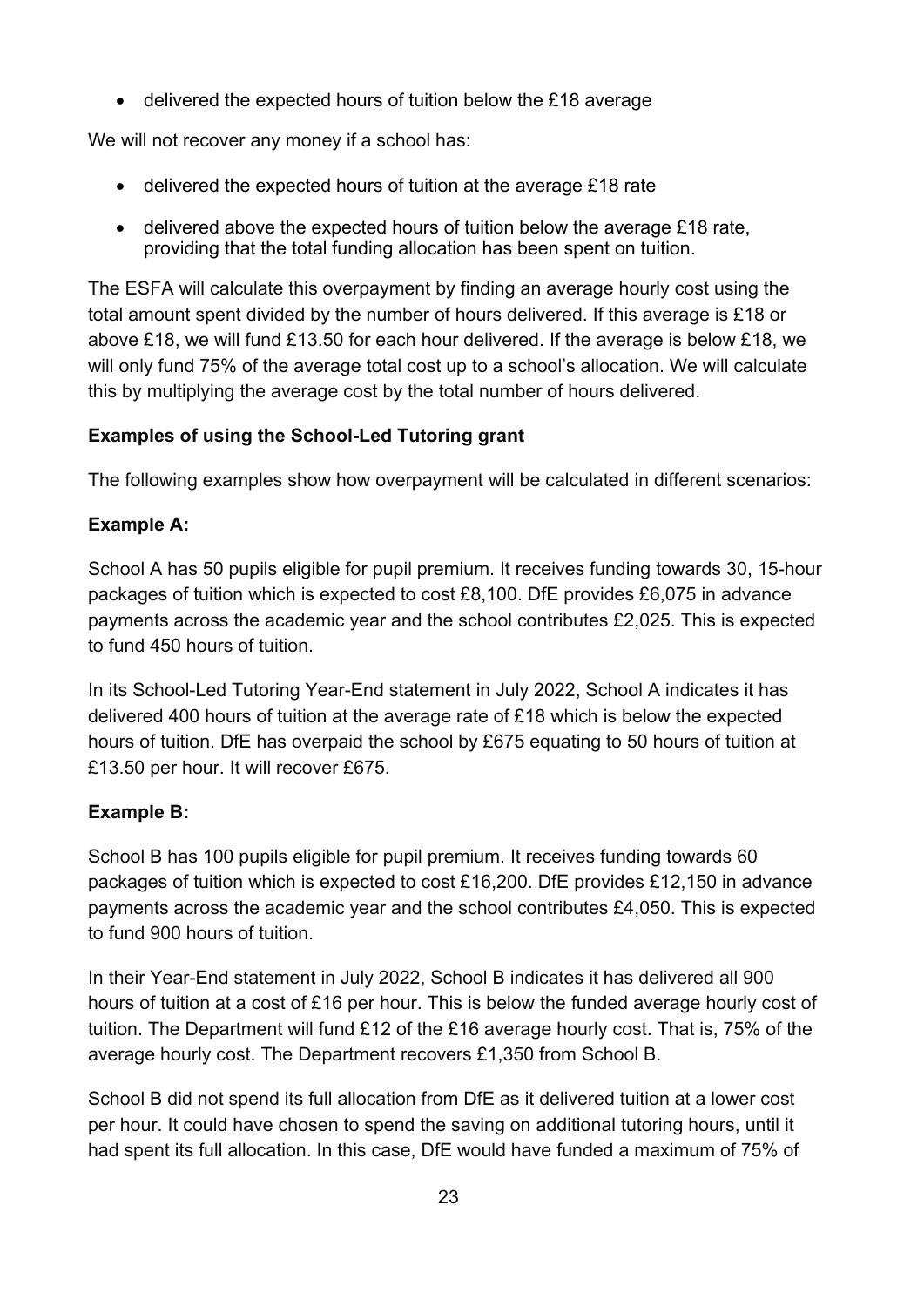any additional tuition, up to £13.50 per hour, and the school would have been expected to fund a minimum of 25%.

#### **Example C:**

School C has 100 pupils eligible for pupil premium. It receives funding towards 60, 15 hour packages of tuition which is expected to cost £16,200. DfE provides £12,150 in advance payments across the academic year and the school contributes £1,350. This is expected to fund 900 hours of tuition.

In its Year-End Statement in July 2022, School C indicates that it has delivered 800 hours of tuition at an average of £20 per hour. This is below the expected hours and at a higher-than-average rate of £18.

School C did not spend its full allocation from DfE and it delivered less hours than expected despite being at a higher unit cost. In this instance, the Department will fund a maximum of £13.50 per hour, as set out within the terms and conditions of grant. This means the Department would recover £1,350.

#### **Example D:**

School D has 50 pupils eligible for pupil premium. It receives funding towards 30 packages of tuition which is expected to cost £8,100. DfE provides £6,075 in advance payments across the academic year and the school contributes £2,025. This is expected to fund 450 hours of tuition.

In its Year-End statement in July 2022, School D indicates that it has delivered 540 hours of tuition at a lower rate of £15 per pupil per hour.

In this case, the DfE would have funded £11.25 per pupil per hour, representing 75% of the average hourly cost. The school would have contributed £3.75 per hour which would work out as 25% of the hourly unit cost. School D has spent its full allocation from DfE. However, because School D paid a lower unit cost, they were able to deliver more tuition with the funding available.

## <span id="page-23-0"></span>**Recovering overpayments**

It is the responsibility of each school to manage the average cost of tuition. In some instances, schools may be able to deliver tuition at a cheaper rate. In this case, we will still fund 75% of the total cost and schools will fund 25%. Conversely, schools may decide to deliver tuition at a more expensive hourly rate. In this case, we will only fund a maximum of £13.50 per hour of tuition per pupil for mainstream schools and £35.25 per hour of tuition per pupil for non-mainstream schools.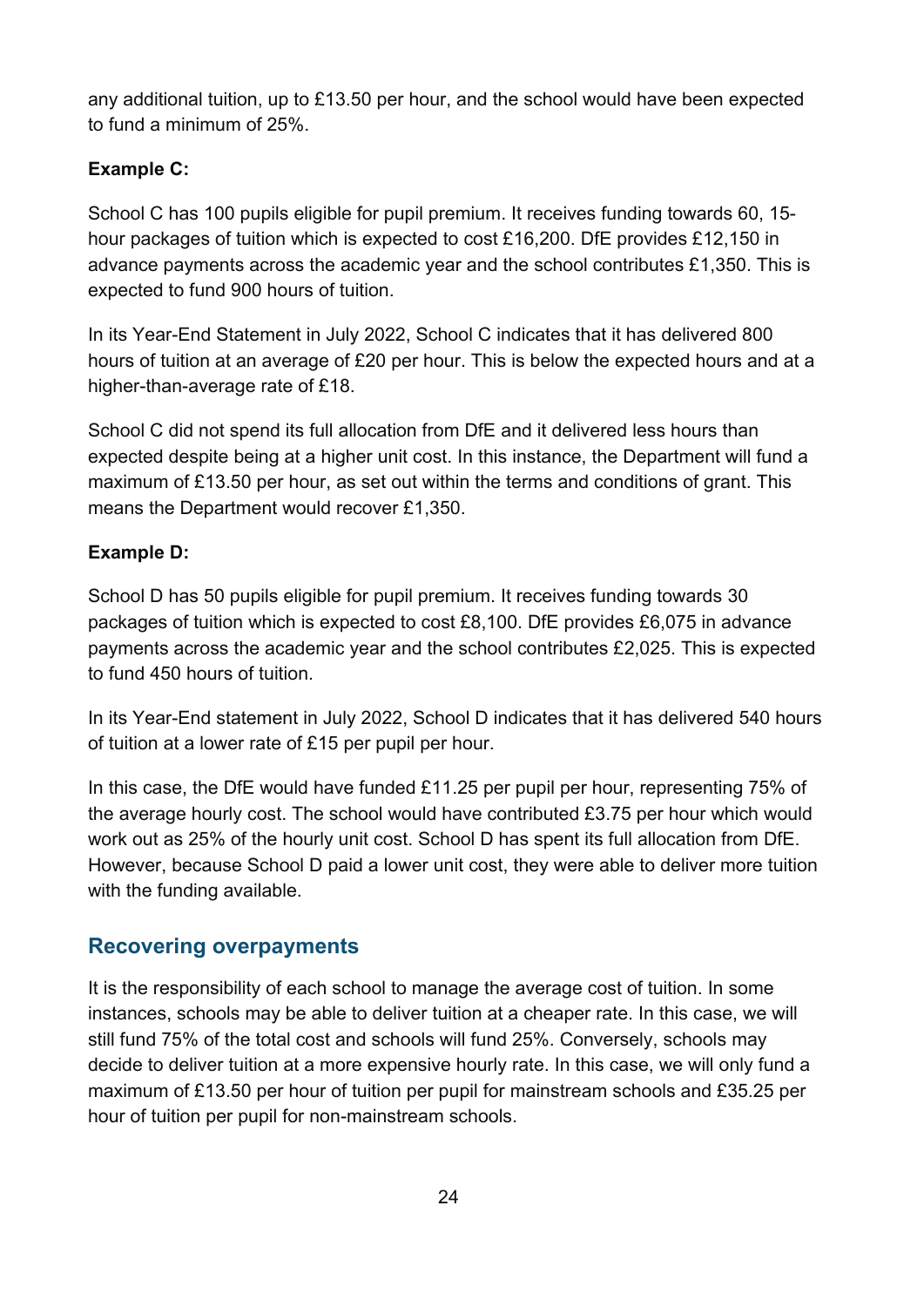We will offset any overpayment against future payments related to the Dedicated School grant, General Annual grant or School-Led Tutoring grant. This includes where a school has chosen not to use the School-Led Tutoring funding. If a school does not submit this information, we will recover the full allocation and restrict the school future involvement in the School-Led Tutoring grant.